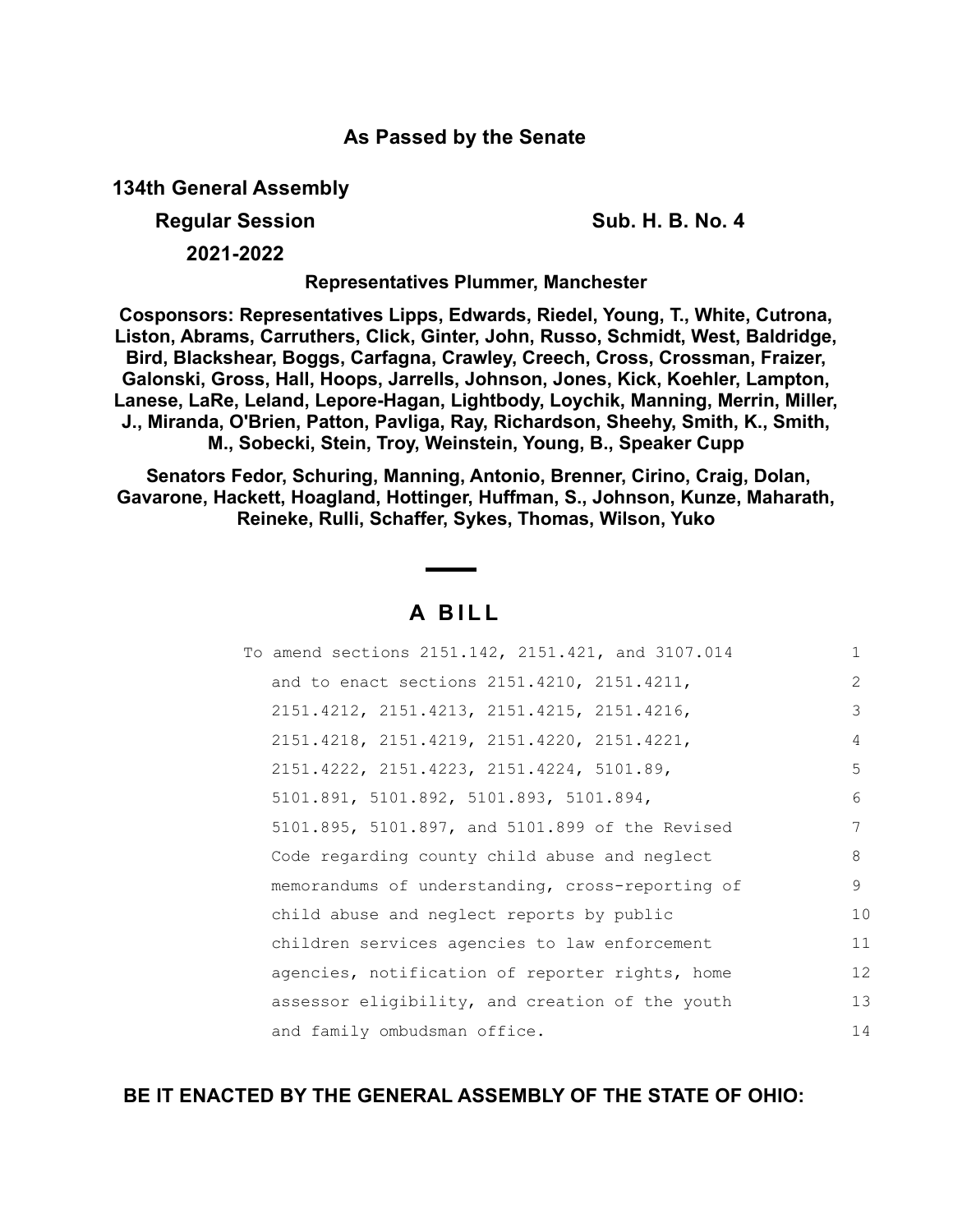**Section 1.** That sections 2151.142, 2151.421, and 3107.014 be amended and sections 2151.4210, 2151.4211, 2151.4212, 2151.4213, 2151.4215, 2151.4216, 2151.4218, 2151.4219, 2151.4220, 2151.4221, 2151.4222, 2151.4223, 2151.4224, 5101.89, 5101.891, 5101.892, 5101.893, 5101.894, 5101.895, 5101.897, and 5101.899 of the Revised Code be enacted to read as follows: 15 16 17 18 19 20

**Sec. 2151.142.** (A) As used in this section, "public record" and "journalist" have the same meanings as in section 149.43 of the Revised Code. 21 22 23

(B) Both of the following apply to the residential address of each officer or employee of a public children services agency or a private child placing agency who performs official responsibilities or duties described in section 2151.14, 2151.141, 2151.33, 2151.353, 2151.412, 2151.413, 2151.414, 2151.415, 2151.416, 2151.417, or 2151.421, or 2151.4210 to 2151.4224 or another section of the Revised Code and to the residential address of persons related to that officer or employee by consanguinity or affinity: 24 25 26 27 28 29 30 31 32

(1) Other officers and employees of a public children services agency, private child placing agency, juvenile court, or law enforcement agency shall consider those residential addresses to be confidential information. The officer or employee of the public children services agency or private child placing agency may waive the confidentiality of those residential addresses by giving express permission for their disclosure to other officers or employees of a public children services agency, private child placing agency, juvenile court, or law enforcement agency. 33 34 35 36 37 38 39 40 41 42

(2) To the extent that those residential addresses are contained in public records kept by a public children services 43 44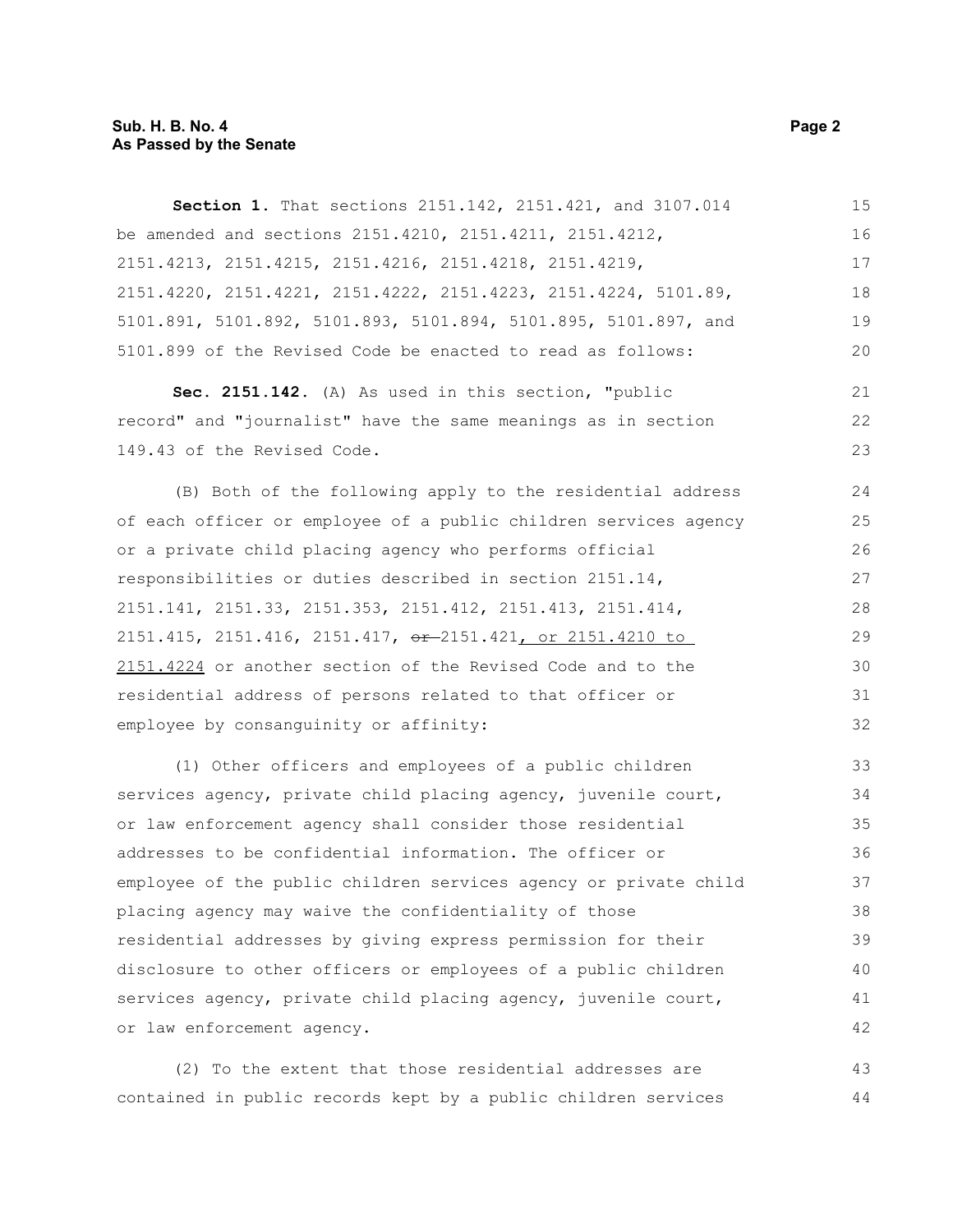#### **Sub. H. B. No. 4 Page 3 As Passed by the Senate**

agency, private child placing agency, juvenile court, or law enforcement agency, they shall not be considered to be information that is subject to inspection or copying as part of a public record under section 149.43 of the Revised Code. 45 46 47 48

(C) Except as provided in division (D) of this section, in the absence of a waiver as described in division (B)(1) of this section, no officer or employee of a public children services agency, private child placing agency, juvenile court, or law enforcement agency shall disclose the residential address of an officer or employee of a public children services agency or private child placing agency, or the residential address of a person related to that officer or employee by consanguinity or affinity, that is confidential information under division (B)(1) of this section to any person, when the disclosing officer or employee knows that the person is or may be a subject of an investigation, interview, examination, criminal case, other case, or other matter with which the officer or employee to whom the residential address relates currently is or has been associated. 49 50 51 52 53 54 55 56 57 58 59 60 61 62 63

(D) If, on or after the effective date of this section, a journalist requests a public children services agency, private child placing agency, juvenile court, or law enforcement agency to disclose a residential address that is confidential information under division (B)(1) of this section, the agency or juvenile court shall disclose to the journalist the residential address if all of the following apply: 64 65 66 67 68 69 70

(1) The request is in writing, is signed by the journalist, includes the journalist's name and title, and includes the name and address of the journalist's employer. 71 72 73

(2) The request states that disclosure of the residential 74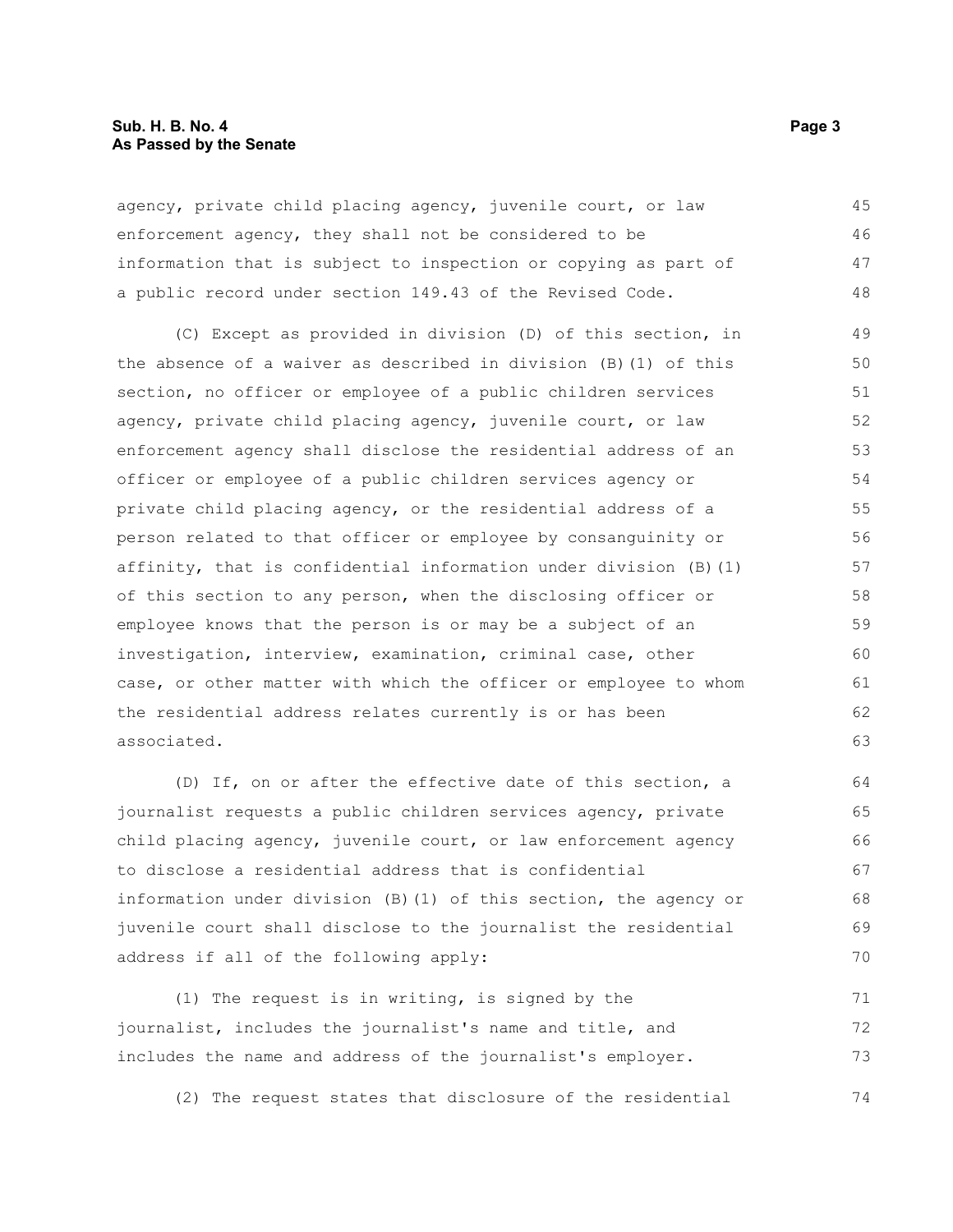| address would be in the public interest.                         | 75  |
|------------------------------------------------------------------|-----|
| (3) The request adequately identifies the person whose           | 76  |
| residential address is requested.                                | 77  |
| (4) The public children services agency, private child           | 78  |
| placing agency, juvenile court, or law enforcement agency        | 79  |
| receiving the request is one of the following:                   | 80  |
| (a) The agency or juvenile court with which the official         | 81  |
| in question serves or with which the employee in question is     | 82  |
| employed;                                                        | 83  |
| (b) The agency or juvenile court that has custody of the         | 84  |
| records of the agency with which the official in question serves | 85  |
| or with which the employee in question is employed.              | 86  |
| Sec. 2151.421. (A) (1) (a) No person described in division       | 87  |
| $(A)$ (1) (b) of this section who is acting in an official or    | 88  |
| professional capacity and knows, or has reasonable cause to      | 89  |
| suspect based on facts that would cause a reasonable person in a | 90  |
| similar position to suspect, that a child under eighteen years   | 91  |
| of age, or a person under twenty-one years of age with a         | 92  |
| developmental disability or physical impairment, has suffered or | 93  |
| faces a threat of suffering any physical or mental wound,        | 94  |
| injury, disability, or condition of a nature that reasonably     | 95  |
| indicates abuse or neglect of the child shall fail to            | 96  |
| immediately report that knowledge or reasonable cause to suspect | 97  |
| to the entity or persons specified in this division. Except as   | 98  |
| otherwise provided in this division or section 5120.173 of the   | 99  |
| Revised Code, the person making the report shall make it to the  | 100 |
| public children services agency or a peace officer in the county | 101 |
| in which the child resides or in which the abuse or neglect is   | 102 |

occurring or has occurred. If the person making the report is a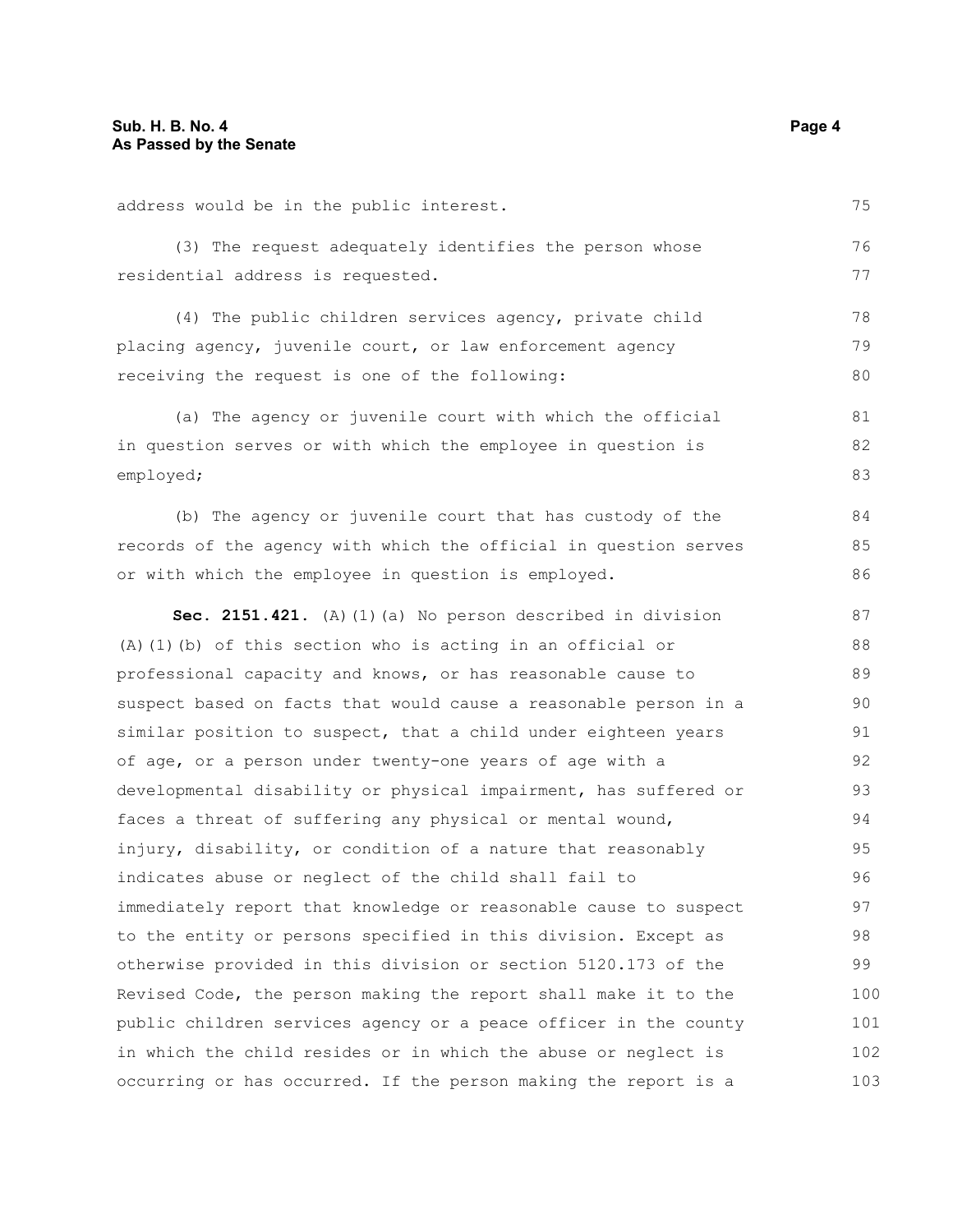#### **Sub. H. B. No. 4** Page 5 **As Passed by the Senate**

peace officer, the officer shall make it to the public children services agency in the county in which the child resides or in which the abuse or neglect is occurring or has occurred. In the circumstances described in section 5120.173 of the Revised Code, the person making the report shall make it to the entity specified in that section. 104 105 106 107 108 109

(b) Division (A)(1)(a) of this section applies to any person who is an attorney; health care professional; practitioner of a limited branch of medicine as specified in section 4731.15 of the Revised Code; licensed school psychologist; independent marriage and family therapist or marriage and family therapist; coroner; administrator or employee of a child day-care center; administrator or employee of a residential camp, child day camp, or private, nonprofit therapeutic wilderness camp; administrator or employee of a certified child care agency or other public or private children services agency; school teacher; school employee; school authority; peace officer; humane society agent; dog warden, deputy dog warden, or other person appointed to act as an animal control officer for a municipal corporation or township in accordance with state law, an ordinance, or a resolution; person, other than a cleric, rendering spiritual treatment through prayer in accordance with the tenets of a wellrecognized religion; employee of a county department of job and family services who is a professional and who works with children and families; superintendent or regional administrator employed by the department of youth services; superintendent, board member, or employee of a county board of developmental disabilities; investigative agent contracted with by a county board of developmental disabilities; employee of the department of developmental disabilities; employee of a facility or home 110 111 112 113 114 115 116 117 118 119 120 121 122 123 124 125 126 127 128 129 130 131 132 133 134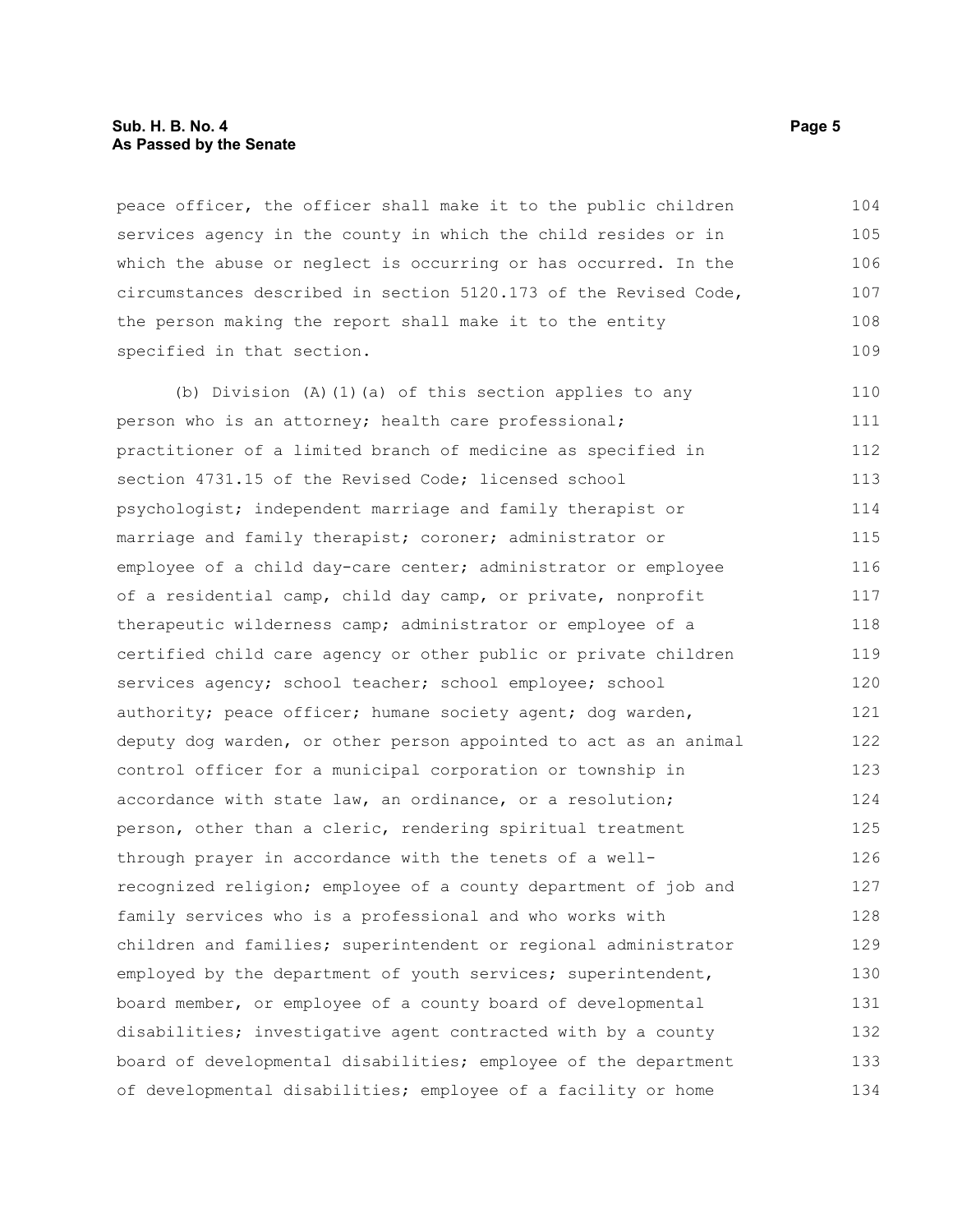#### **Sub. H. B. No. 4 Page 6 As Passed by the Senate**

that provides respite care in accordance with section 5123.171 of the Revised Code; employee of an entity that provides homemaker services; employee of a qualified organization as defined in section 2151.90 of the Revised Code; a host family as defined in section 2151.90 of the Revised Code; foster caregiver; a person performing the duties of an assessor pursuant to Chapter 3107. or 5103. of the Revised Code; third party employed by a public children services agency to assist in providing child or family related services; court appointed special advocate; or guardian ad litem. 135 136 137 138 139 140 141 142 143 144

(c) If two or more health care professionals, after providing health care services to a child, determine or suspect that the child has been or is being abused or neglected, the health care professionals may designate one of the health care professionals to report the abuse or neglect. A single report made under this division shall meet the reporting requirements of division (A)(1) of this section. 145 146 147 148 149 150 151

(2) Except as provided in division (A)(3) of this section, an attorney or a physician is not required to make a report pursuant to division (A)(1) of this section concerning any communication the attorney or physician receives from a client or patient in an attorney-client or physician-patient relationship, if, in accordance with division (A) or (B) of section 2317.02 of the Revised Code, the attorney or physician could not testify with respect to that communication in a civil or criminal proceeding. 152 153 154 155 156 157 158 159 160

(3) The client or patient in an attorney-client or physician-patient relationship described in division (A)(2) of this section is deemed to have waived any testimonial privilege under division (A) or (B) of section 2317.02 of the Revised Code 161 162 163 164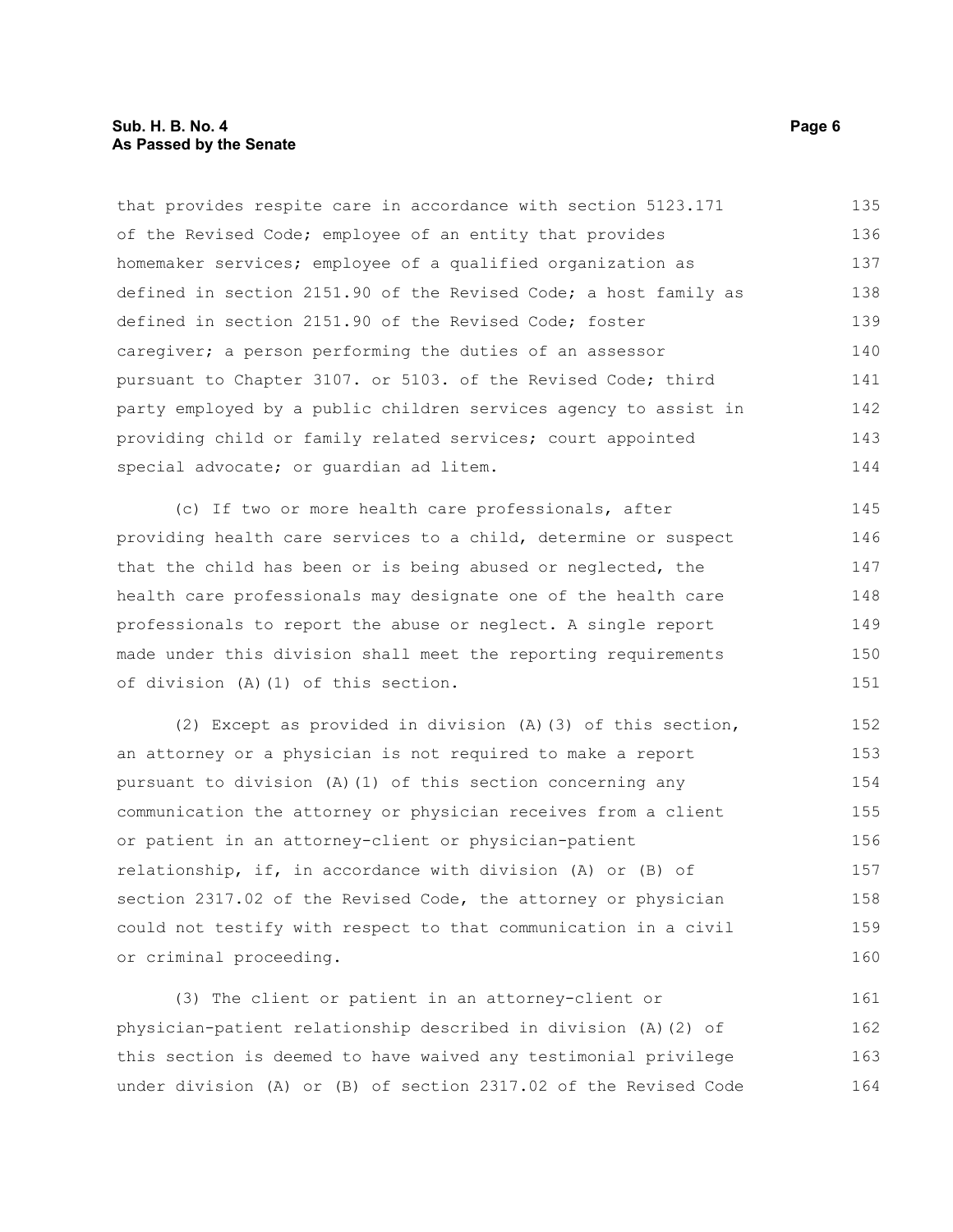#### **Sub. H. B. No. 4 Page 7 Page 7 Page 7 Page 7 Page 7 Page 7 Page 7 Page 7 Page 7 Page 7 Page 7 As Passed by the Senate**

with respect to any communication the attorney or physician receives from the client or patient in that attorney-client or physician-patient relationship, and the attorney or physician shall make a report pursuant to division (A)(1) of this section with respect to that communication, if all of the following apply: 165 166 167 168 169 170

(a) The client or patient, at the time of the communication, is a child under eighteen years of age or is a person under twenty-one years of age with a developmental disability or physical impairment. 171 172 173 174

(b) The attorney or physician knows, or has reasonable cause to suspect based on facts that would cause a reasonable person in similar position to suspect that the client or patient has suffered or faces a threat of suffering any physical or mental wound, injury, disability, or condition of a nature that reasonably indicates abuse or neglect of the client or patient. 175 176 177 178 179 180

(c) The abuse or neglect does not arise out of the client's or patient's attempt to have an abortion without the notification of her parents, guardian, or custodian in accordance with section 2151.85 of the Revised Code. 181 182 183 184

(4)(a) No cleric and no person, other than a volunteer, designated by any church, religious society, or faith acting as a leader, official, or delegate on behalf of the church, religious society, or faith who is acting in an official or professional capacity, who knows, or has reasonable cause to believe based on facts that would cause a reasonable person in a similar position to believe, that a child under eighteen years of age, or a person under twenty-one years of age with a developmental disability or physical impairment, has suffered or faces a threat of suffering any physical or mental wound, 185 186 187 188 189 190 191 192 193 194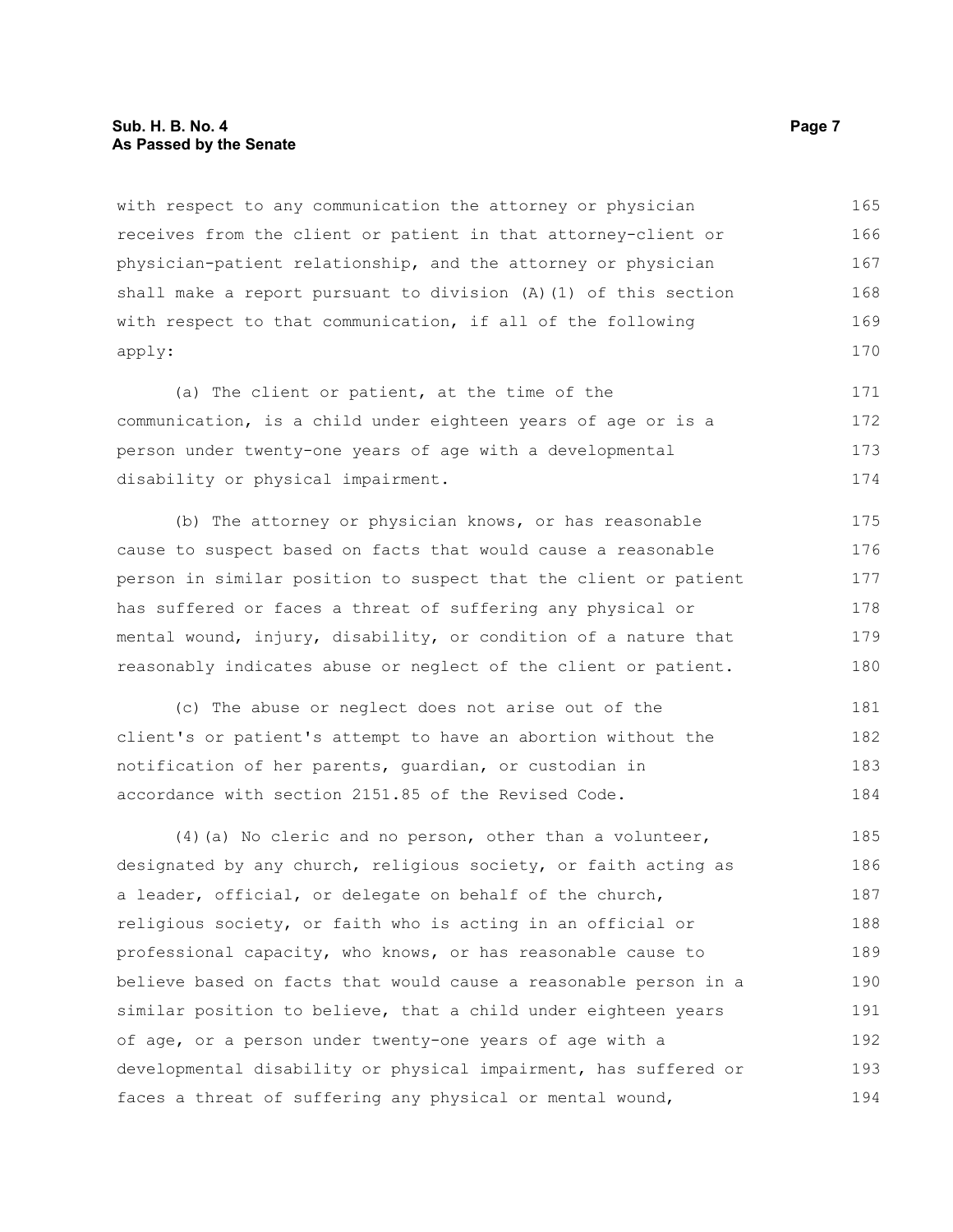#### **Sub. H. B. No. 4 Page 8 As Passed by the Senate**

injury, disability, or condition of a nature that reasonably indicates abuse or neglect of the child, and who knows, or has reasonable cause to believe based on facts that would cause a reasonable person in a similar position to believe, that another cleric or another person, other than a volunteer, designated by a church, religious society, or faith acting as a leader, official, or delegate on behalf of the church, religious society, or faith caused, or poses the threat of causing, the wound, injury, disability, or condition that reasonably indicates abuse or neglect shall fail to immediately report that knowledge or reasonable cause to believe to the entity or persons specified in this division. Except as provided in section 5120.173 of the Revised Code, the person making the report shall make it to the public children services agency or a peace officer in the county in which the child resides or in which the abuse or neglect is occurring or has occurred. In the circumstances described in section 5120.173 of the Revised Code, the person making the report shall make it to the entity specified in that section. 195 196 197 198 199 200 201 202 203 204 205 206 207 208 209 210 211 212 213

(b) Except as provided in division (A)(4)(c) of this section, a cleric is not required to make a report pursuant to division (A)(4)(a) of this section concerning any communication the cleric receives from a penitent in a cleric-penitent relationship, if, in accordance with division (C) of section 2317.02 of the Revised Code, the cleric could not testify with respect to that communication in a civil or criminal proceeding. 214 215 216 217 218 219 220

(c) The penitent in a cleric-penitent relationship described in division (A)(4)(b) of this section is deemed to have waived any testimonial privilege under division (C) of section 2317.02 of the Revised Code with respect to any communication the cleric receives from the penitent in that 221 222 223 224 225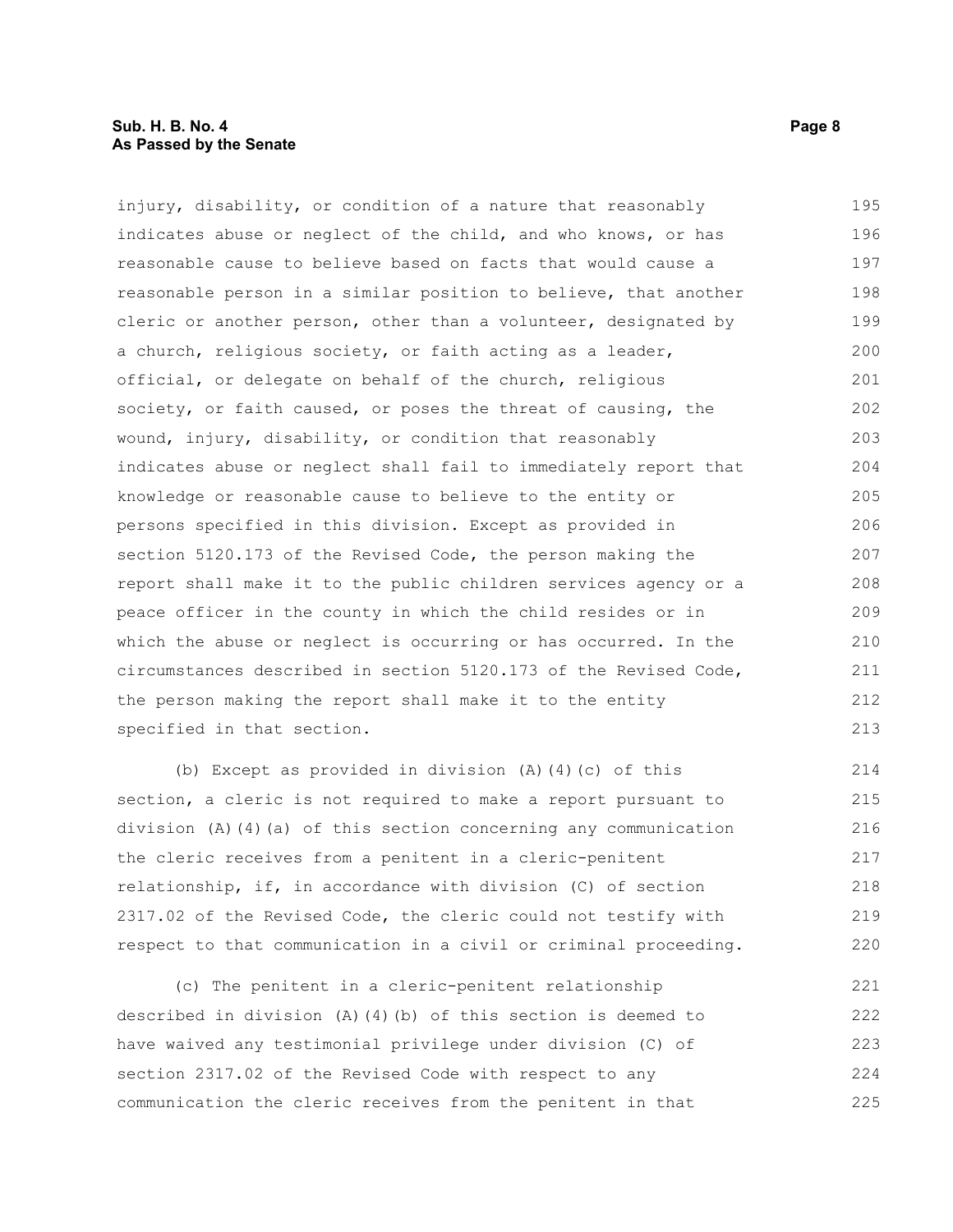cleric-penitent relationship, and the cleric shall make a report pursuant to division  $(A)$  (4)(a) of this section with respect to that communication, if all of the following apply: 226 227 228

(i) The penitent, at the time of the communication, is a child under eighteen years of age or is a person under twentyone years of age with a developmental disability or physical impairment. 229 230 231 232

(ii) The cleric knows, or has reasonable cause to believe based on facts that would cause a reasonable person in a similar position to believe, as a result of the communication or any observations made during that communication, the penitent has suffered or faces a threat of suffering any physical or mental wound, injury, disability, or condition of a nature that reasonably indicates abuse or neglect of the penitent. 233 234 235 236 237 238 239

(iii) The abuse or neglect does not arise out of the penitent's attempt to have an abortion performed upon a child under eighteen years of age or upon a person under twenty-one years of age with a developmental disability or physical impairment without the notification of her parents, guardian, or custodian in accordance with section 2151.85 of the Revised Code. 240 241 242 243 244 245 246

(d) Divisions (A)(4)(a) and (c) of this section do not apply in a cleric-penitent relationship when the disclosure of any communication the cleric receives from the penitent is in violation of the sacred trust. 247 248 249 250

(e) As used in divisions (A)(1) and (4) of this section, "cleric" and "sacred trust" have the same meanings as in section 2317.02 of the Revised Code. 251 252 253

(B) Anyone who knows, or has reasonable cause to suspect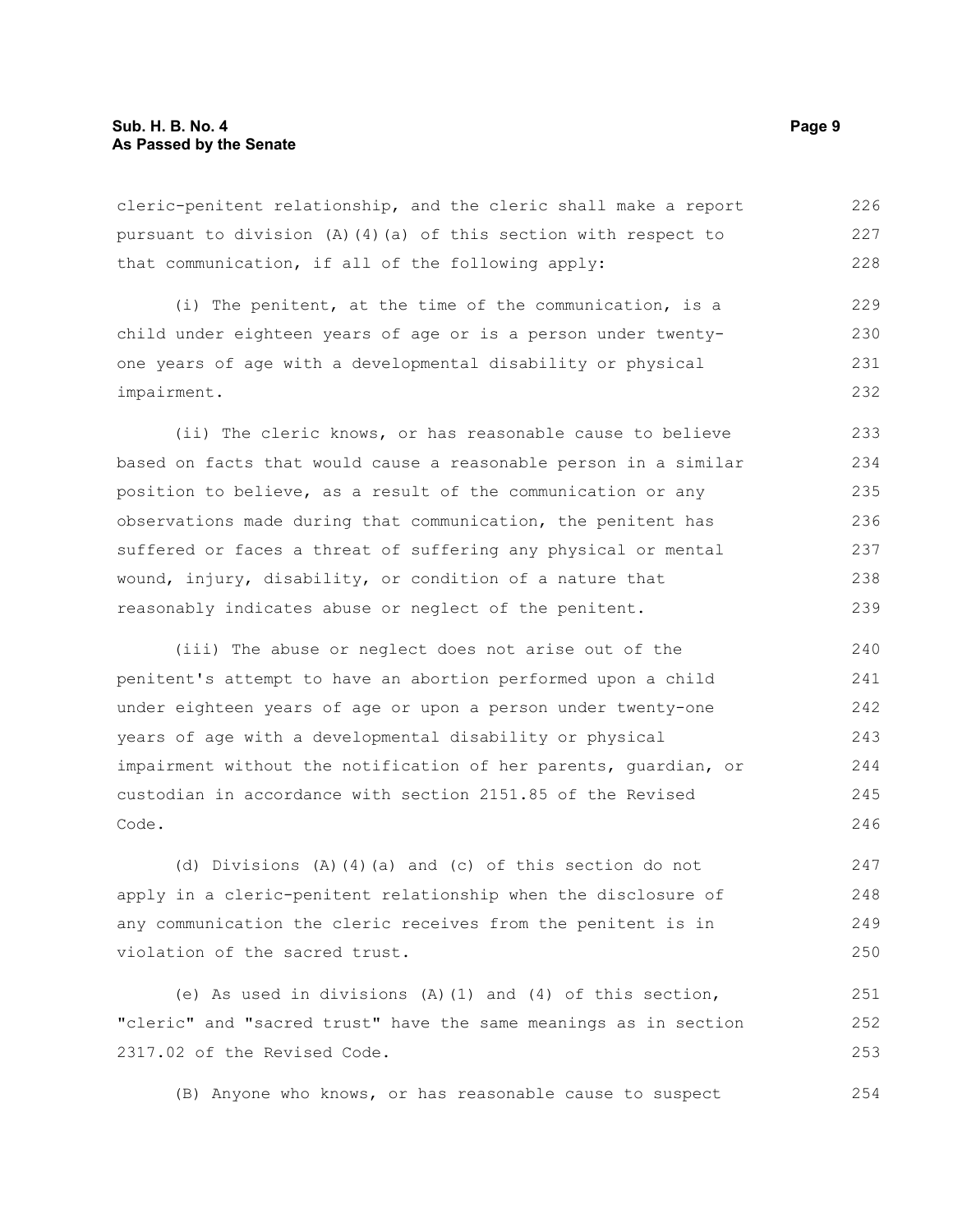#### **Sub. H. B. No. 4 Page 10 As Passed by the Senate**

based on facts that would cause a reasonable person in similar circumstances to suspect, that a child under eighteen years of age, or a person under twenty-one years of age with a developmental disability or physical impairment, has suffered or faces a threat of suffering any physical or mental wound, injury, disability, or other condition of a nature that reasonably indicates abuse or neglect of the child may report or cause reports to be made of that knowledge or reasonable cause to suspect to the entity or persons specified in this division. Except as provided in section 5120.173 of the Revised Code, a person making a report or causing a report to be made under this division shall make it or cause it to be made to the public children services agency or to a peace officer. In the circumstances described in section 5120.173 of the Revised Code, a person making a report or causing a report to be made under this division shall make it or cause it to be made to the entity specified in that section. 255 256 257 258 259 260 261 262 263 264 265 266 267 268 269 270 271

(C) Any report made pursuant to division (A) or (B) of this section shall be made forthwith either by telephone or in person and shall be followed by a written report, if requested by the receiving agency or officer. The written report shall contain: 272 273 274 275 276

(1) The names and addresses of the child and the child's parents or the person or persons having custody of the child, if known; 277 278 279

(2) The child's age and the nature and extent of the child's injuries, abuse, or neglect that is known or reasonably suspected or believed, as applicable, to have occurred or of the threat of injury, abuse, or neglect that is known or reasonably suspected or believed, as applicable, to exist, including any 280 281 282 283 284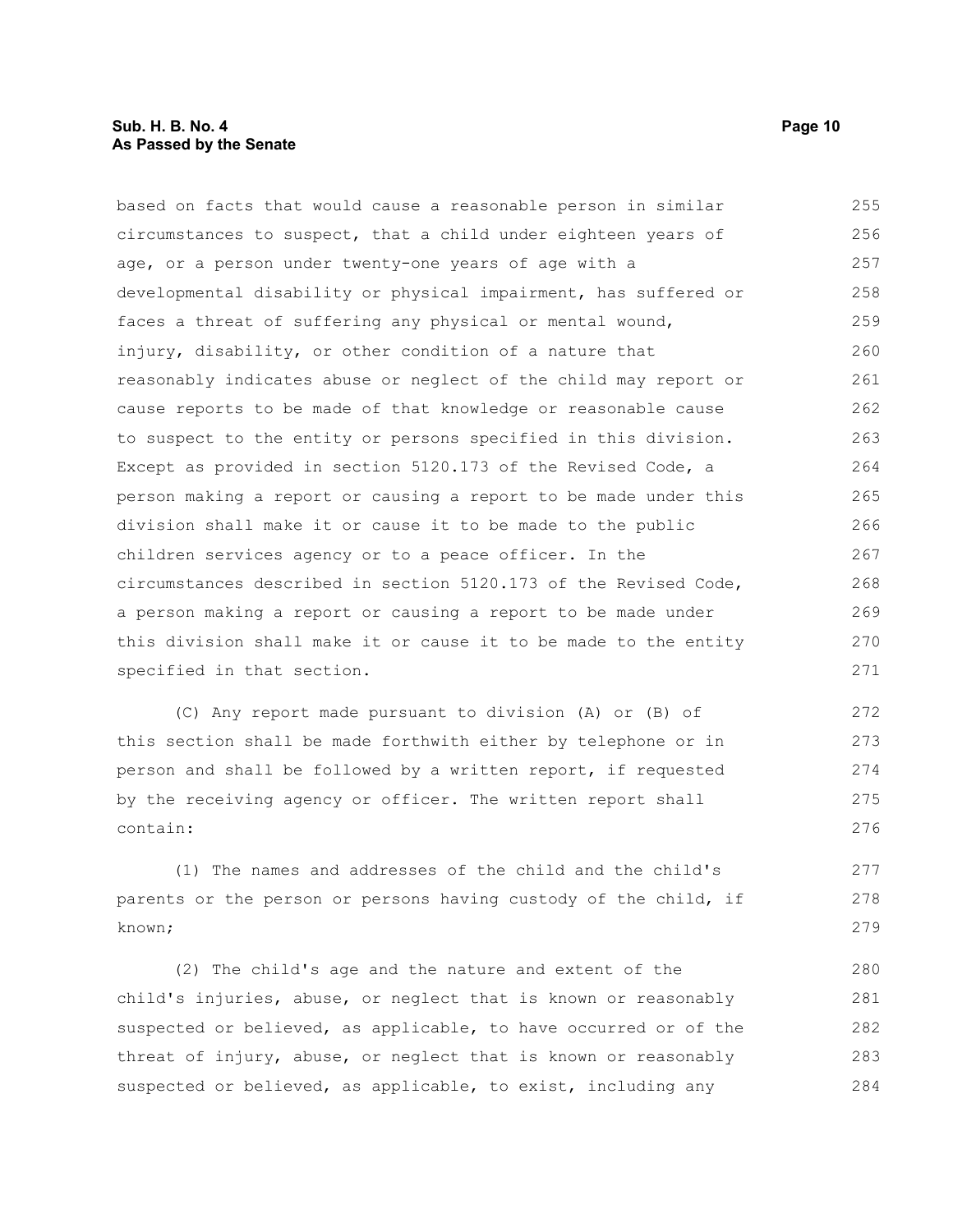evidence of previous injuries, abuse, or neglect;

(3) Any other information, including, but not limited to, results and reports of any medical examinations, tests, or procedures performed under division (D) of this section, that might be helpful in establishing the cause of the injury, abuse, or neglect that is known or reasonably suspected or believed, as applicable, to have occurred or of the threat of injury, abuse, or neglect that is known or reasonably suspected or believed, as applicable, to exist. 286 287 288 289 290 291 292 293

(D)(1) Any person, who is required by division (A) of this section to report child abuse or child neglect that is known or reasonably suspected or believed to have occurred, may take or cause to be taken color photographs of areas of trauma visible on a child and, if medically necessary for the purpose of diagnosing or treating injuries that are suspected to have occurred as a result of child abuse or child neglect, perform or cause to be performed radiological examinations and any other medical examinations of, and tests or procedures on, the child. 294 295 296 297 298 299 300 301 302

(2) The results and any available reports of examinations, tests, or procedures made under division (D)(1) of this section shall be included in a report made pursuant to division (A) of this section. Any additional reports of examinations, tests, or procedures that become available shall be provided to the public children services agency, upon request. 303 304 305 307

(3) If a health care professional provides health care services in a hospital, children's advocacy center, or emergency medical facility to a child about whom a report has been made under division (A) of this section, the health care professional may take any steps that are reasonably necessary for the release or discharge of the child to an appropriate environment. Before 309 310 311 312 313 314

285

306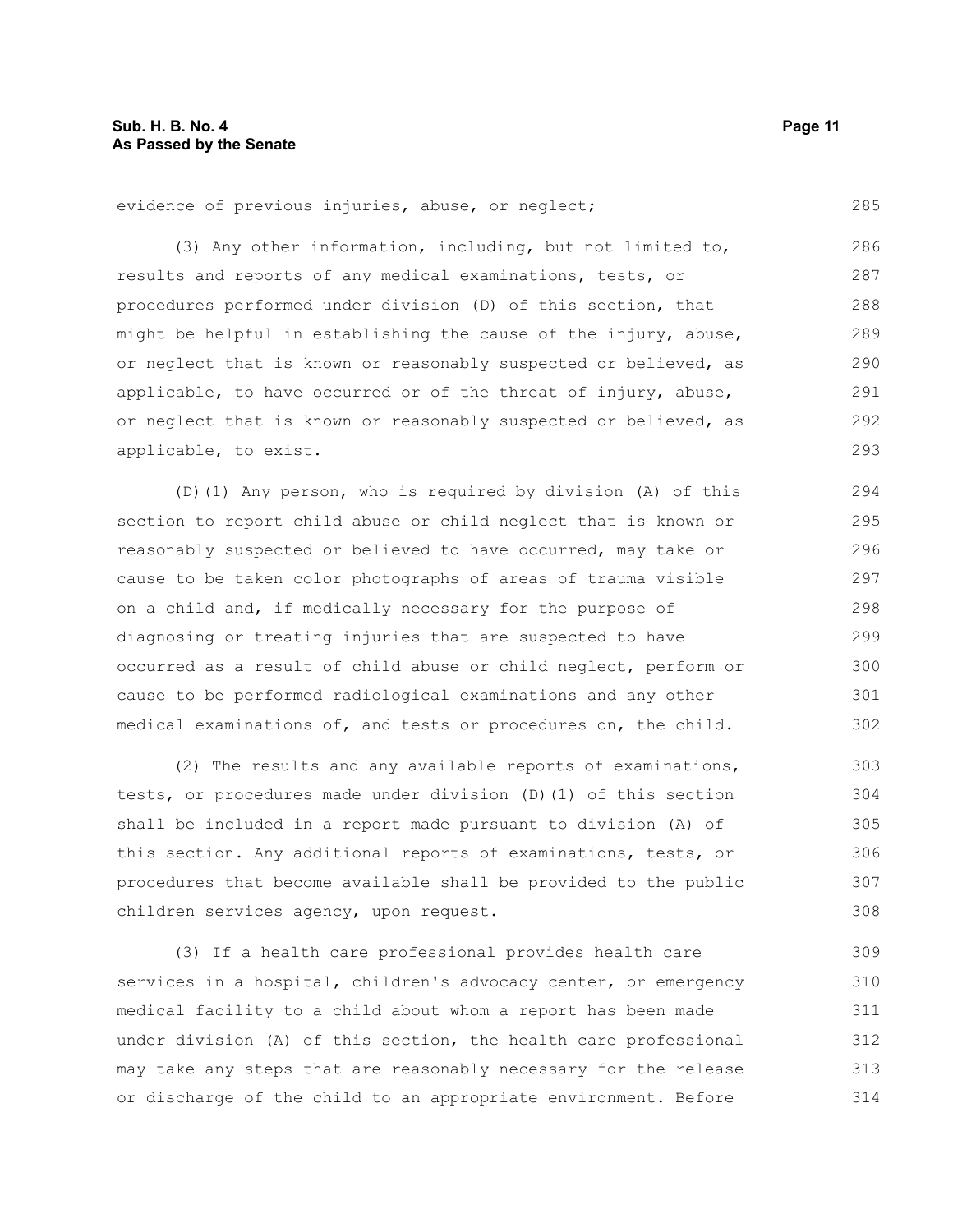#### **Sub. H. B. No. 4 Page 12 As Passed by the Senate**

the child's release or discharge, the health care professional may obtain information, or consider information obtained, from other entities or individuals that have knowledge about the child. Nothing in division (D)(3) of this section shall be construed to alter the responsibilities of any person under sections 2151.27 and 2151.31 of the Revised Code. 315 316 317 318 319 320

(4) A health care professional may conduct medical examinations, tests, or procedures on the siblings of a child about whom a report has been made under division (A) of this section and on other children who reside in the same home as the child, if the professional determines that the examinations, tests, or procedures are medically necessary to diagnose or treat the siblings or other children in order to determine whether reports under division (A) of this section are warranted with respect to such siblings or other children. The results of the examinations, tests, or procedures on the siblings and other children may be included in a report made pursuant to division (A) of this section. 321 322 323 324 325 326 327 328 329 330 331 332

(5) Medical examinations, tests, or procedures conducted under divisions (D)(1) and (4) of this section and decisions regarding the release or discharge of a child under division (D) (3) of this section do not constitute a law enforcement investigation or activity. 333 334 335 336 337

(E)(1) When a peace officer receives a report made pursuant to division (A) or (B) of this section, upon receipt of the report, the peace officer who receives the report shall refer the report to the appropriate public children services agency, in accordance with requirements specified under division (B)(6) of section 2151.4211 of the Revised Code, unless an arrest is made at the time of the report that results in the 338 339 340 341 342 343 344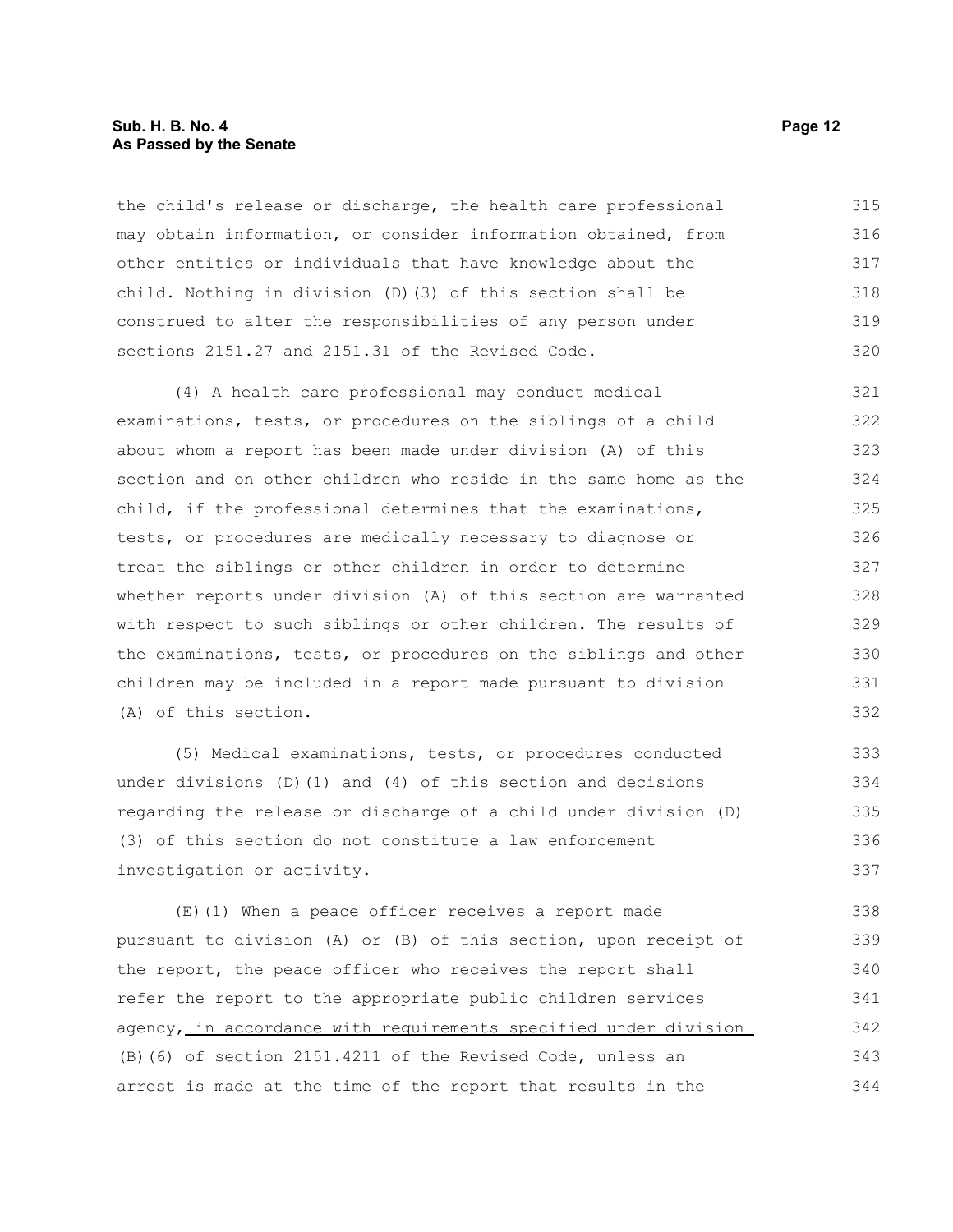appropriate public children services agency being contacted concerning the possible abuse or neglect of a child or the possible threat of abuse or neglect of a child. 345 346 347

(2) When a public children services agency receives a report pursuant to this division or division (A) or (B) of this section, upon receipt of the report, the public children services agency shall do both-all of the following: 348 349 350 351

(a) Comply with section 2151.422 of the Revised Code; 352

(b) If the county served by the agency is also served by a children's advocacy center and the report alleges sexual abuse of a child or another type of abuse of a child that is specified in the memorandum of understanding that creates the center as being within the center's jurisdiction, comply regarding the report with the protocol and procedures for referrals and investigations, with the coordinating activities, and with the authority or responsibility for performing or providing functions, activities, and services stipulated in the interagency agreement entered into under section 2151.428 of the Revised Code relative to that center; 353 354 355 356 357 358 359 360 361 362 363

(c) Unless an arrest is made at the time of the report that results in the appropriate law enforcement agency being contacted concerning the possible abuse or neglect of a child or the possible threat of abuse or neglect of a child, and in accordance with requirements specified under division (B)(6) of section 2151.4211 of the Revised Code, notify the appropriate law enforcement agency of the report, if the public children services agency received either of the following: 364 365 366 367 368 369 370 371

(i) A report of abuse of a child; (ii) A report of neglect of a child that alleges a type of 372 373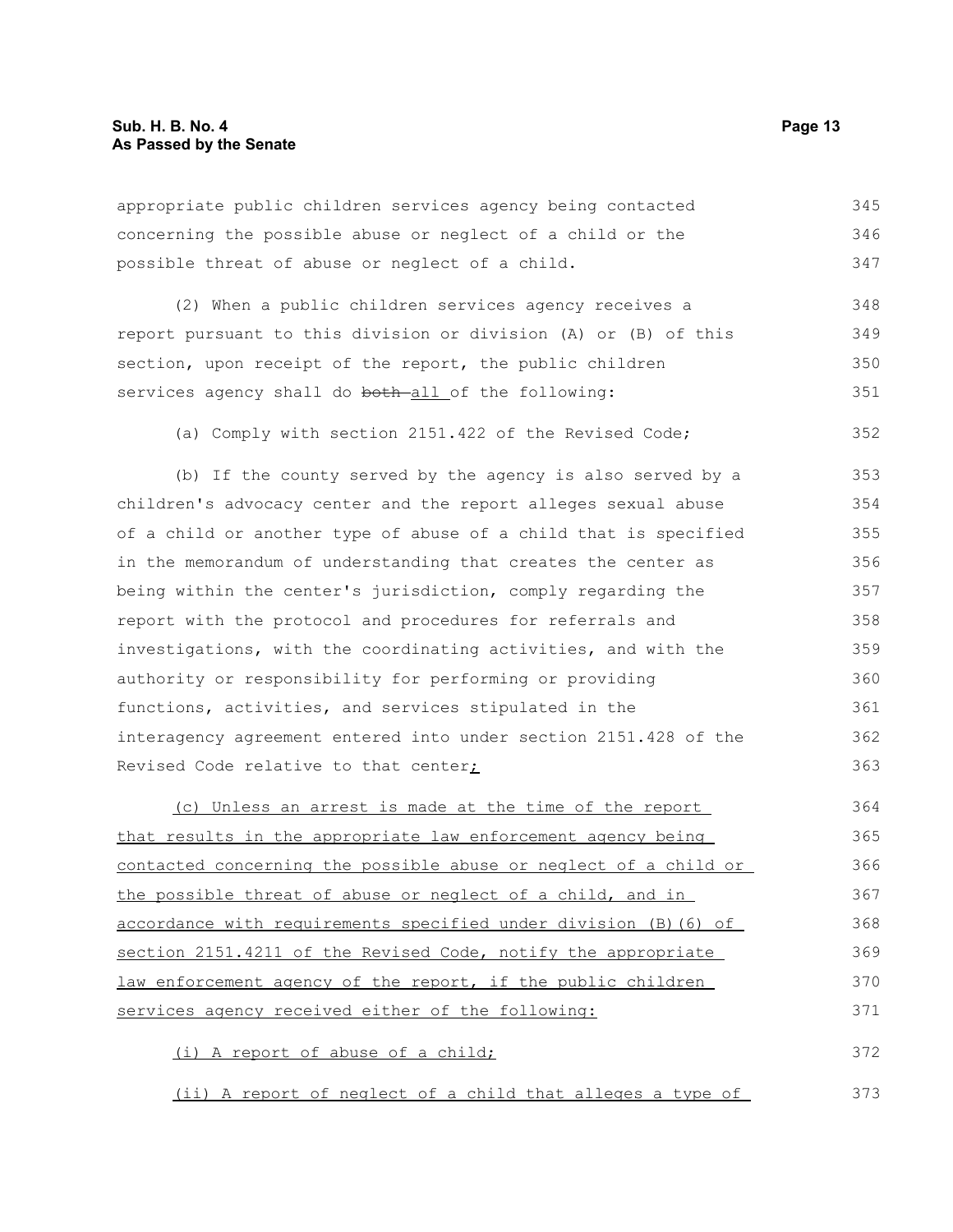neglect identified by the department of job and family services in rules adopted under division (L)(2) of this section. (F) No peace officer shall remove a child about whom a report is made pursuant to this section from the child's parents, stepparents, or guardian or any other persons having custody of the child without consultation with the public children services agency, unless, in the judgment of the officer, and, if the report was made by physician, the physician, immediate removal is considered essential to protect the child from further abuse or neglect. The agency that must be consulted shall be the agency conducting the investigation of the report as determined pursuant to section 2151.422 of the Revised Code. (G)(1) Except as provided in section 2151.422 of the Revised Code or in an interagency agreement entered into under section 2151.428 of the Revised Code that applies to the particular report, the public children services agency shall investigate, within twenty-four hours, each report of child abuse or child neglect that is known or reasonably suspected or believed to have occurred and of a threat of child abuse or child neglect that is known or reasonably suspected or believed to exist that is referred to it under this section to determine the circumstances surrounding the injuries, abuse, or neglect or the threat of injury, abuse, or neglect, the cause of the injuries, abuse, neglect, or threat, and the person or persons responsible. The investigation shall be made in cooperation with the law enforcement agency and in accordance with the memorandum of understanding prepared under division (K) of thissectionsections 2151.4210 to 2151.4224 of the Revised Code. A representative of the public children services agency shall, at the time of initial contact with the person subject to the 375 376 377 378 379 380 381 382 383 384 385 386 387 388 389 390 391 392 393 394 395 396 397 398 399 400 401 402 403 404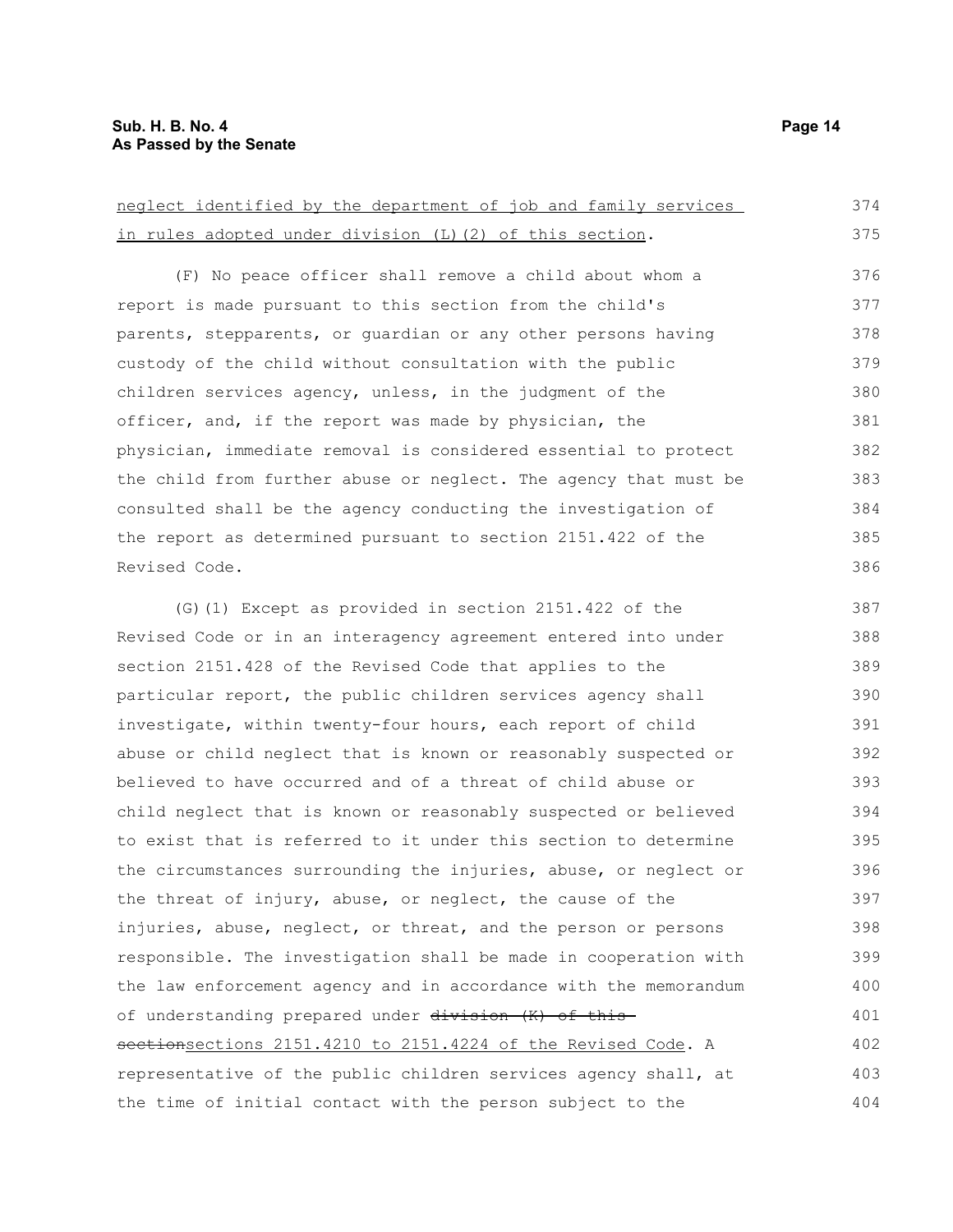#### **Sub. H. B. No. 4 Page 15 As Passed by the Senate**

investigation, inform the person of the specific complaints or allegations made against the person. The information shall be given in a manner that is consistent with division (I)(1) of this section and protects the rights of the person making the report under this section. 405 406 407 408 409

A failure to make the investigation in accordance with the memorandum is not grounds for, and shall not result in, the dismissal of any charges or complaint arising from the report or the suppression of any evidence obtained as a result of the report and does not give, and shall not be construed as giving, any rights or any grounds for appeal or post-conviction relief to any person. The public children services agency shall report each case to the uniform statewide automated child welfare information system that the department of job and family services shall maintain in accordance with section 5101.13 of the Revised Code. The public children services agency shall submit a report of its investigation, in writing, to the law enforcement agency. 410 411 412 413 414 415 416 417 418 419 420 421 422

(2) The public children services agency shall make any recommendations to the county prosecuting attorney or city director of law that it considers necessary to protect any children that are brought to its attention. 423 424 425 426

(H)(1)(a) Except as provided in divisions (H)(1)(b) and (I)(3) of this section, any person, health care professional, hospital, institution, school, health department, or agency shall be immune from any civil or criminal liability for injury, death, or loss to person or property that otherwise might be incurred or imposed as a result of any of the following: 427 428 429 430 431 432

(i) Participating in the making of reports pursuant to division (A) of this section or in the making of reports in good 433 434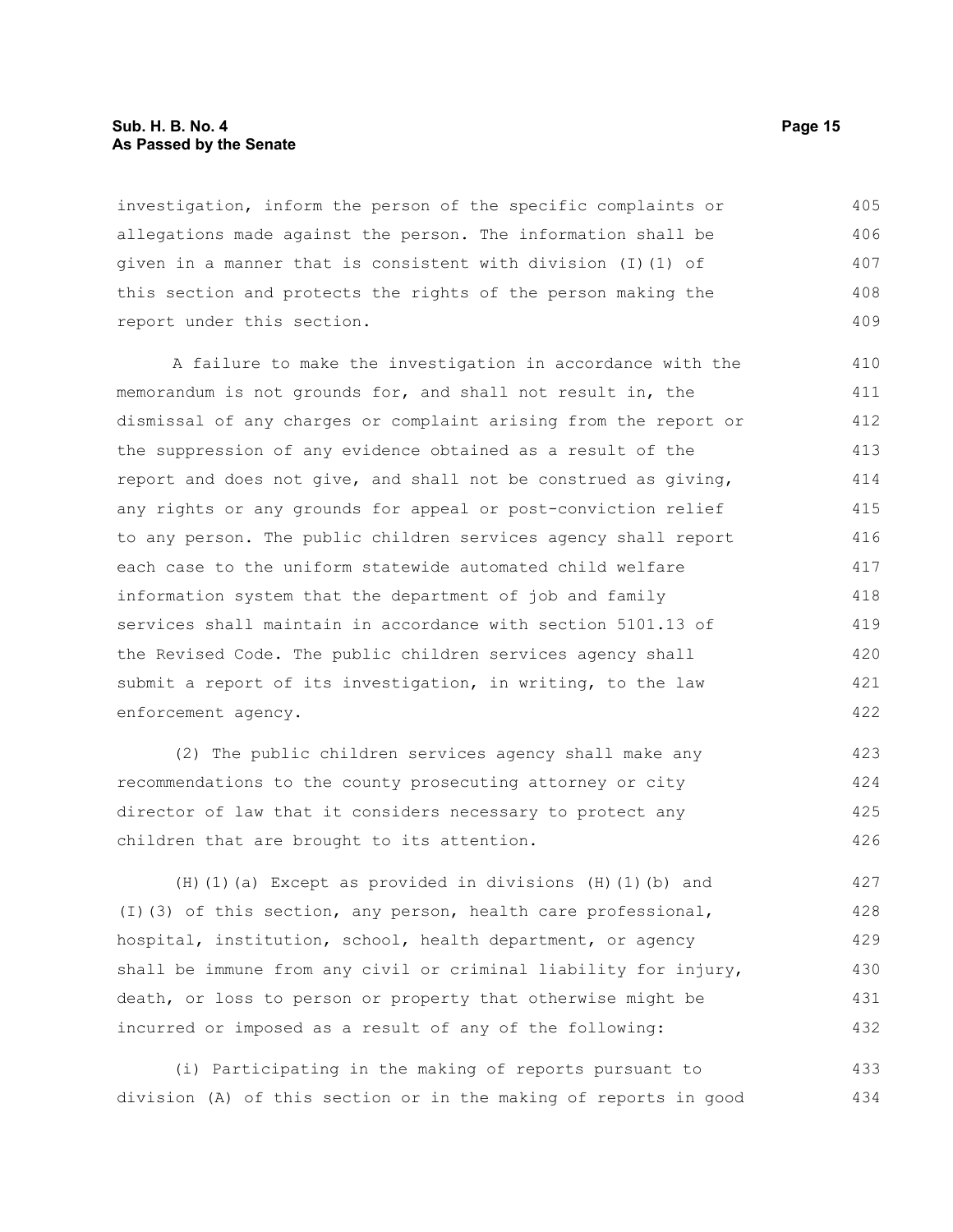faith, pursuant to division (B) of this section;

the civil action or proceeding is brought.

| (ii) Participating in medical examinations, tests, or            | 436 |
|------------------------------------------------------------------|-----|
| procedures under division (D) of this section;                   | 437 |
| (iii) Providing information used in a report made pursuant       | 438 |
| to division (A) of this section or providing information in good | 439 |
| faith used in a report made pursuant to division (B) of this     | 440 |
| section;                                                         | 441 |
| (iv) Participating in a judicial proceeding resulting from       | 442 |
| a report made pursuant to division (A) of this section or        | 443 |
| participating in good faith in a proceeding resulting from a     | 444 |
| report made pursuant to division (B) of this section.            | 445 |
| (b) Immunity under division $(H)$ (1) (a) (ii) of this section   | 446 |
| shall not apply when a health care provider has deviated from    | 447 |
| the standard of care applicable to the provider's profession.    | 448 |
| (c) Notwithstanding section 4731.22 of the Revised Code,         | 449 |
| the physician-patient privilege shall not be a ground for        | 450 |
| excluding evidence regarding a child's injuries, abuse, or       | 451 |
| neglect, or the cause of the injuries, abuse, or neglect in any  | 452 |
| judicial proceeding resulting from a report submitted pursuant   | 453 |
| to this section.                                                 | 454 |
| (2) In any civil or criminal action or proceeding in which       | 455 |
| it is alleged and proved that participation in the making of a   | 456 |
| report under this section was not in good faith or participation | 457 |
| in a judicial proceeding resulting from a report made under this | 458 |
| section was not in good faith, the court shall award the         | 459 |
| prevailing party reasonable attorney's fees and costs and, if a  | 460 |
| civil action or proceeding is voluntarily dismissed, may award   | 461 |
| reasonable attorney's fees and costs to the party against whom   | 462 |
|                                                                  |     |

435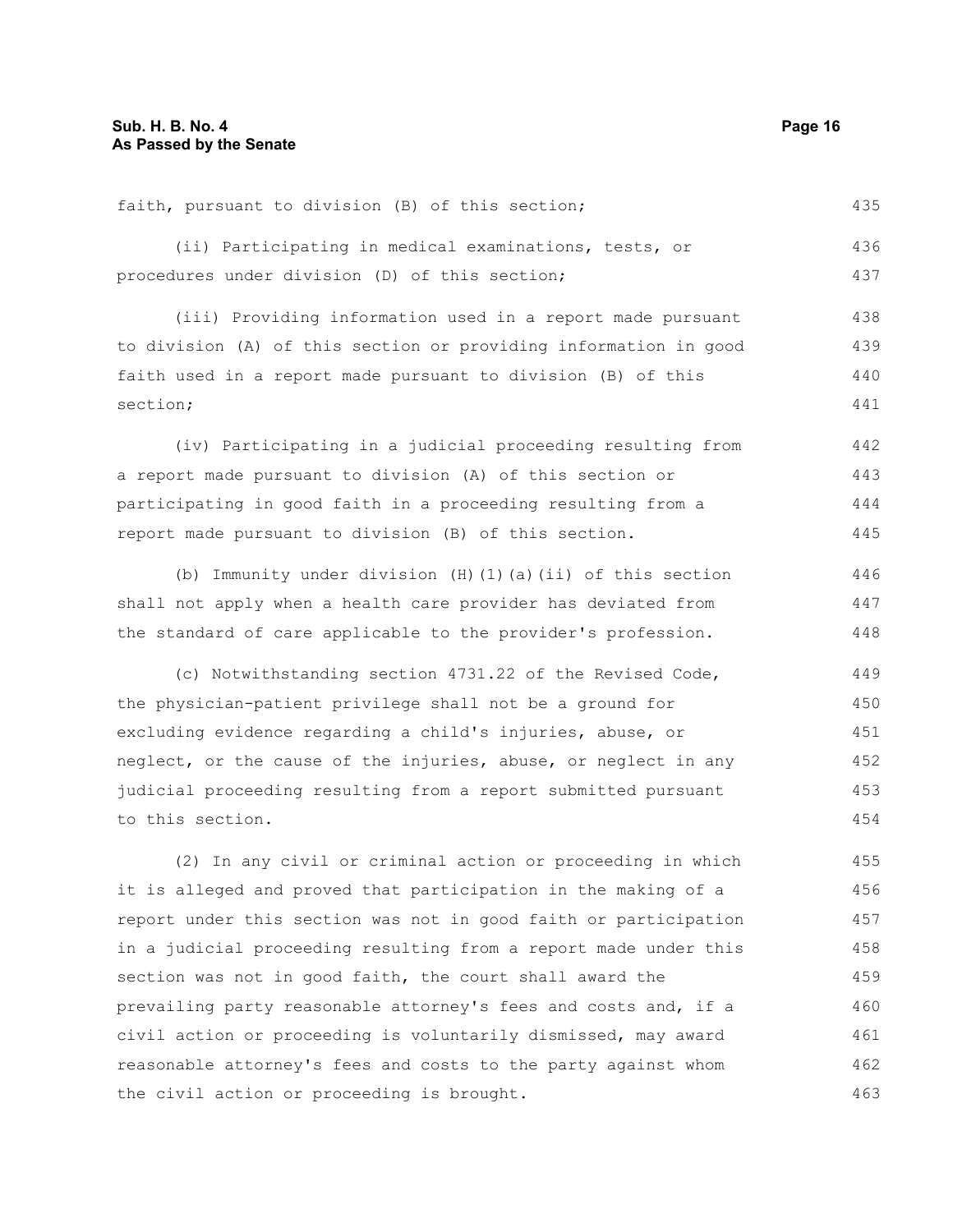#### **Sub. H. B. No. 4 Page 17 As Passed by the Senate**

(I)(1) Except as provided in divisions (I)(4) and  $\left( \Theta \right)$  (N) of this section and sections 2151.423 and 2151.4210 of the Revised Code, a report made under this section is confidential. The information provided in a report made pursuant to this section and the name of the person who made the report shall not be released for use, and shall not be used, as evidence in any civil action or proceeding brought against the person who made the report. Nothing in this division shall preclude the use of reports of other incidents of known or suspected abuse or neglect in a civil action or proceeding brought pursuant to division  $(W)$   $(M)$  of this section against a person who is alleged to have violated division (A)(1) of this section, provided that any information in a report that would identify the child who is the subject of the report or the maker of the report, if the maker of the report is not the defendant or an agent or employee of the defendant, has been redacted. In a criminal proceeding, the report is admissible in evidence in accordance with the Rules of Evidence and is subject to discovery in accordance with the Rules of Criminal Procedure. 464 465 466 467 468 469 470 471 472 473 474 475 476 477 478 479 480 481 482

(2)(a) Except as provided in division (I)(2)(b) of this section, no person shall permit or encourage the unauthorized dissemination of the contents of any report made under this section. 483 484 485 486

(b) A health care professional that obtains the same information contained in a report made under this section from a source other than the report may disseminate the information, if its dissemination is otherwise permitted by law. 487 488 489 490

(3) A person who knowingly makes or causes another person to make a false report under division (B) of this section that alleges that any person has committed an act or omission that 491 492 493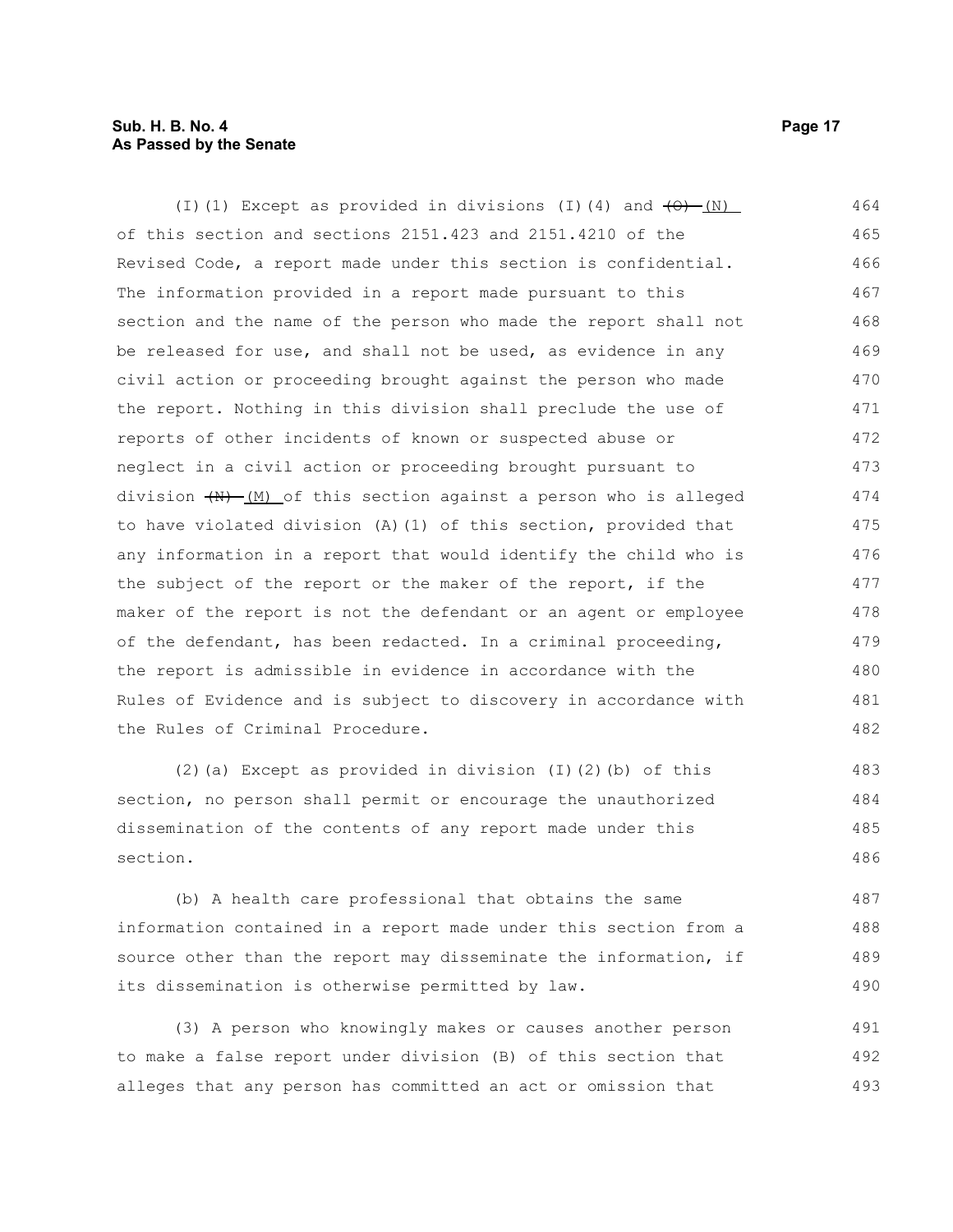resulted in a child being an abused child or a neglected child is guilty of a violation of section 2921.14 of the Revised Code. 494 495

(4) If a report is made pursuant to division (A) or (B) of this section and the child who is the subject of the report dies for any reason at any time after the report is made, but before the child attains eighteen years of age, the public children services agency or peace officer to which the report was made or referred, on the request of the child fatality review board, the suicide fatality review committee, or the director of health pursuant to guidelines established under section 3701.70 of the Revised Code, shall submit a summary sheet of information providing a summary of the report to the review board or review committee of the county in which the deceased child resided at the time of death or to the director. On the request of the review board, review committee, or director, the agency or peace officer may, at its discretion, make the report available to the review board, review committee, or director. If the county served by the public children services agency is also served by a children's advocacy center and the report of alleged sexual abuse of a child or another type of abuse of a child is specified in the memorandum of understanding that creates the center as being within the center's jurisdiction, the agency or center shall perform the duties and functions specified in this division in accordance with the interagency agreement entered into under section 2151.428 of the Revised Code relative to that advocacy center. 496 497 498 499 500 501 502 503 504 505 506 507 508 509 510 511 512 513 514 515 516 517 518 519

(5) A public children services agency shall advise a person alleged to have inflicted abuse or neglect on a child who is the subject of a report made pursuant to this section, including a report alleging sexual abuse of a child or another type of abuse of a child referred to a children's advocacy 520 521 522 523 524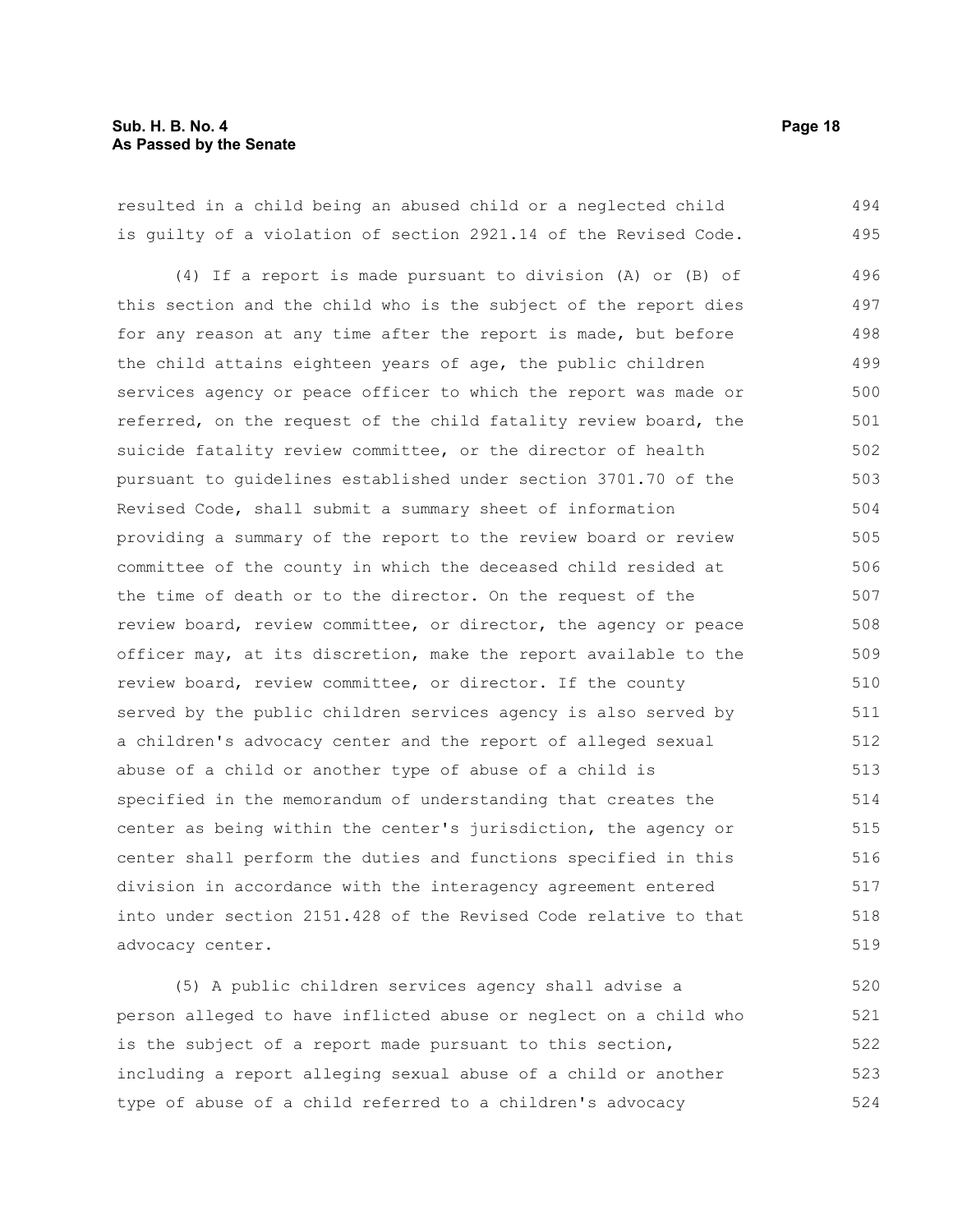#### **Sub. H. B. No. 4 Page 19 As Passed by the Senate**

center pursuant to an interagency agreement entered into under section 2151.428 of the Revised Code, in writing of the disposition of the investigation. The agency shall not provide to the person any information that identifies the person who made the report, statements of witnesses, or police or other investigative reports. 525 526 527 528 529 530

(J) Any report that is required by this section, other than a report that is made to the state highway patrol as described in section 5120.173 of the Revised Code, shall result in protective services and emergency supportive services being made available by the public children services agency on behalf of the children about whom the report is made, in an effort to prevent further neglect or abuse, to enhance their welfare, and, whenever possible, to preserve the family unit intact. The agency required to provide the services shall be the agency conducting the investigation of the report pursuant to section 2151.422 of the Revised Code. 531 532 533 534 535 536 537 538 539 540 541

 $(K)$  (1) Each public children services agency shall prepare a memorandum of understanding that is signed by all of the following: 542 543 544

(a) If there is only one juvenile judge in the county, the juvenile judge of the county or the juvenile judge's representative; 545 546 547

(b) If there is more than one juvenile judge in the county, a juvenile judge or the juvenile judges' representative selected by the juvenile judges or, if they are unable to do sofor any reason, the juvenile judge who is senior in point of service or the senior juvenile judge's representative; 548 549 550 551 552

(c) The county peace officer;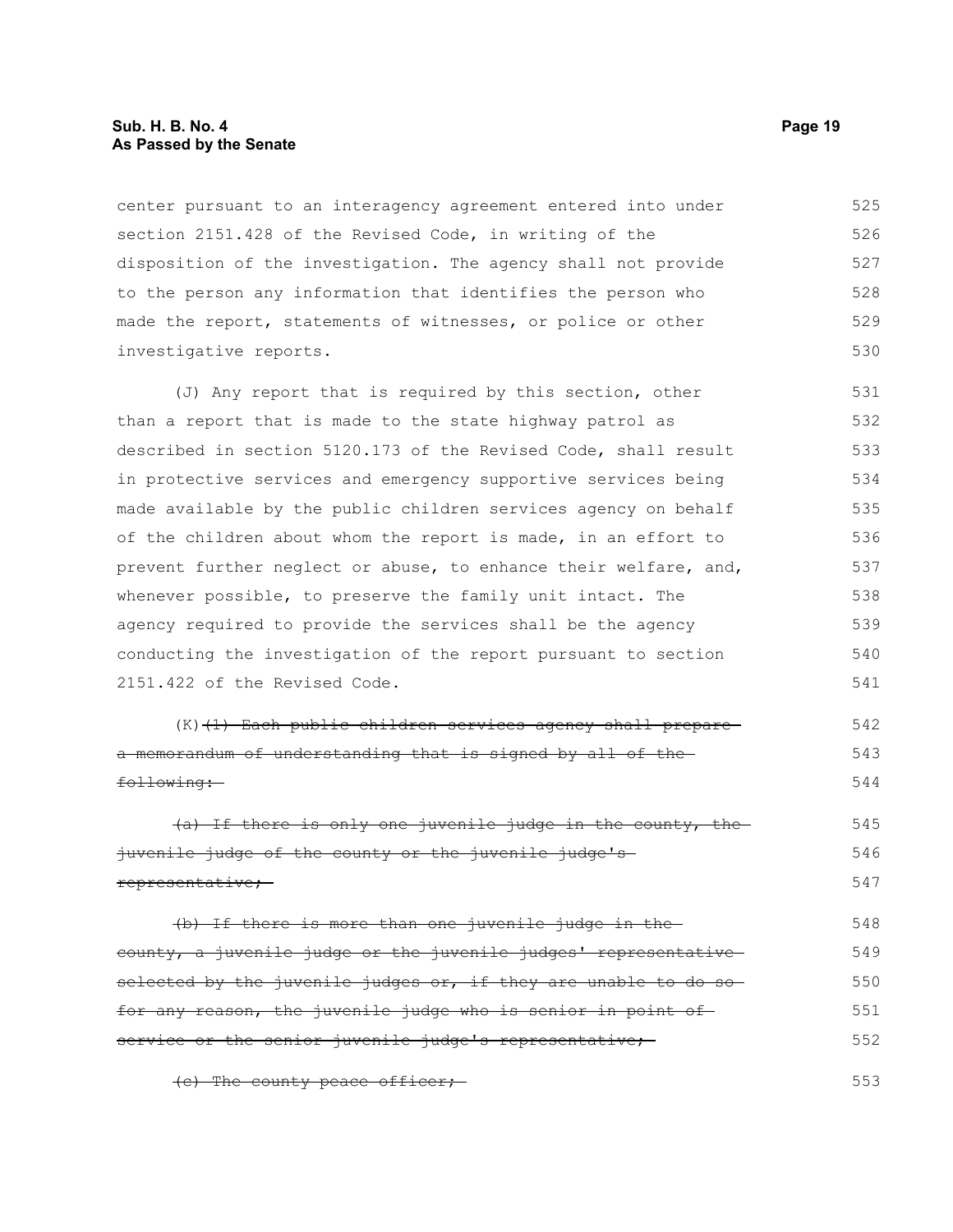| (d) All chief municipal peace officers within the county;          | 554 |
|--------------------------------------------------------------------|-----|
| (e) Other law enforcement officers handling child abuse            | 555 |
| and neglect cases in the county;                                   | 556 |
| (f) The prosecuting attorney of the county;                        | 557 |
| (g) If the public children services agency is not the-             | 558 |
| county department of job and family services, the county           | 559 |
| department of job and family services;                             | 560 |
| (h) The county humane society;                                     | 561 |
| (i) If the public children services agency participated in-        | 562 |
| the execution of a memorandum of understanding under section-      | 563 |
| 2151.426 of the Revised Code establishing a children's advocacy    | 564 |
| center, each participating member of the children's advocacy-      | 565 |
| center established by the memorandum.                              | 566 |
| (2) A memorandum of understanding shall set forth the              | 567 |
| normal operating procedure to be employed by all concerned-        | 568 |
| officials in the execution of their respective responsibilities    | 569 |
| under this section and division (C) of section 2919.21, division   | 570 |
| $(B)$ (1) of section 2919.22, division (B) of section 2919.23, and | 571 |
| section 2919.24 of the Revised Code and shall have as two of its   | 572 |
| primary goals the elimination of all unnecessary interviews of     | 573 |
| children who are the subject of reports made pursuant to-          | 574 |
| division (A) or (B) of this section and, when feasible,            | 575 |
| providing for only one interview of a child who is the subject-    | 576 |
| of any report made pursuant to division (A) or (B) of this         | 577 |
| section. A failure to follow the procedure set forth in the-       | 578 |
| memorandum by the concerned officials is not grounds for, and      | 579 |
| shall not result in, the dismissal of any charges or complaint     | 580 |
| arising from any reported case of abuse or neglect or the-         | 581 |
| suppression of any evidence obtained as a result of any reported-  | 582 |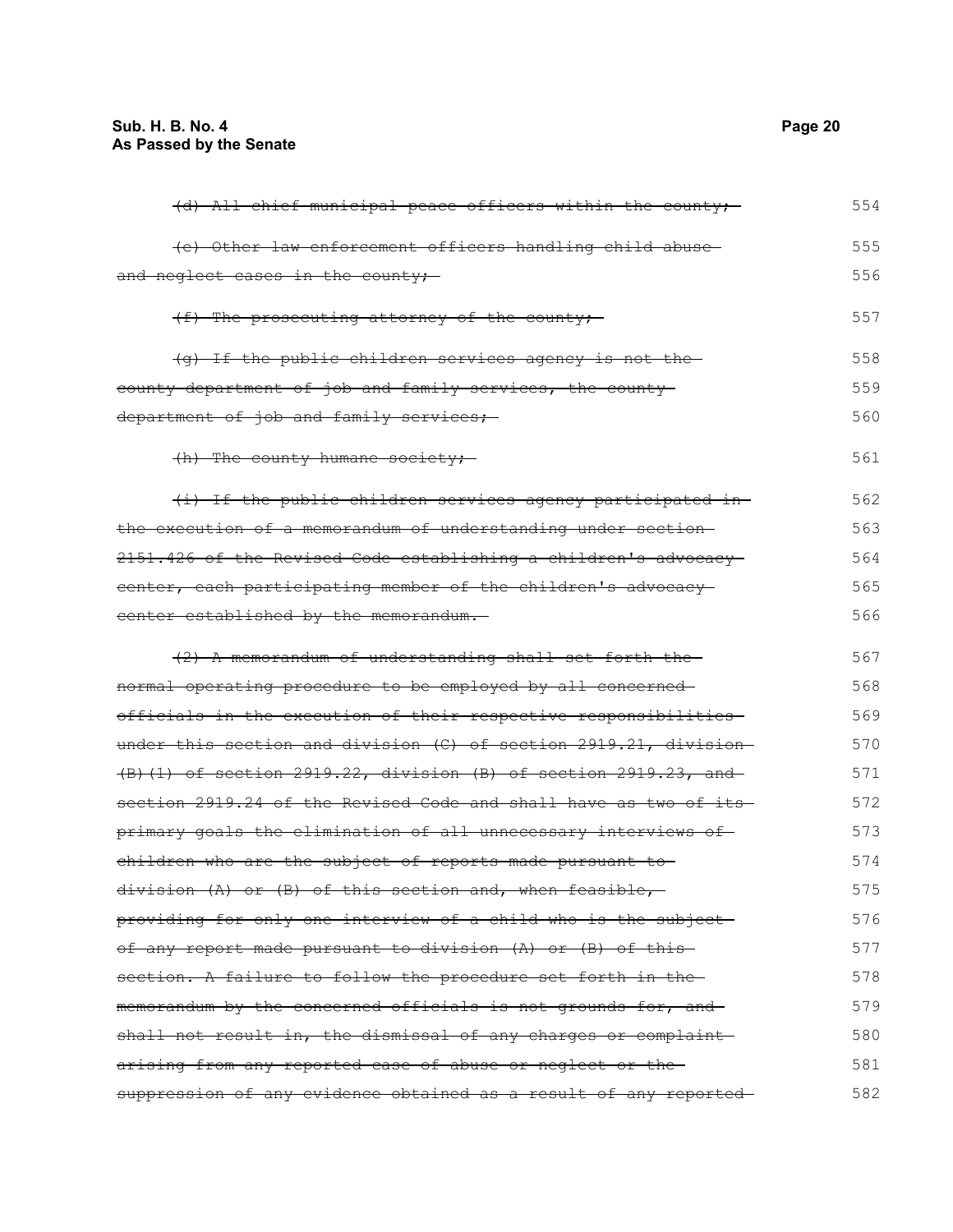| child abuse or child neglect and does not give, and shall not be-                                             | 583 |
|---------------------------------------------------------------------------------------------------------------|-----|
| construed as giving, any rights or any grounds for appeal or                                                  | 584 |
| post-conviction relief to any person.                                                                         | 585 |
| (3) A memorandum of understanding shall include all of the                                                    | 586 |
| following:                                                                                                    | 587 |
| (a) The roles and responsibilities for handling emergency-                                                    | 588 |
| and nonemergency cases of abuse and neglect;                                                                  | 589 |
| (b) Standards and procedures to be used in handling and                                                       | 590 |
| coordinating investigations of reported cases of child abuse and                                              | 591 |
| reported cases of child neglect, methods to be used in-                                                       | 592 |
| interviewing the child who is the subject of the report and who-                                              | 593 |
| allegedly was abused or neglected, and standards and procedures                                               | 594 |
| addressing the categories of persons who may interview the child-                                             | 595 |
| who is the subject of the report and who allegedly was abused or                                              | 596 |
| neglected.                                                                                                    | 597 |
| (4) If a public children services agency participated in-                                                     | 598 |
| the execution of a memorandum of understanding under section                                                  | 599 |
| 2151.426 of the Revised Code establishing a children's advocacy-                                              | 600 |
| eenter, the agency shall incorporate the contents of that-                                                    | 601 |
| memorandum in the memorandum prepared pursuant to this section.                                               | 602 |
| (5) The clerk of the court of common pleas in the county                                                      | 603 |
| may sign the memorandum of understanding prepared under division                                              | 604 |
| $(K)$ (1) of this section. If the clerk signs the memorandum of                                               | 605 |
| understanding, the clerk shall execute all relevant                                                           | 606 |
| responsibilities as required of officials specified in the-                                                   | 607 |
| memorandum.                                                                                                   | 608 |
| $\overline{+L}$ (1) Except as provided in division $\overline{+L}$ $\overline{+2}$ $\overline{+2}$ (4) or (5) | 609 |
| of this section, a person who is required to make a report                                                    | 610 |
| pursuant to under division (A) of this section may make a                                                     | 611 |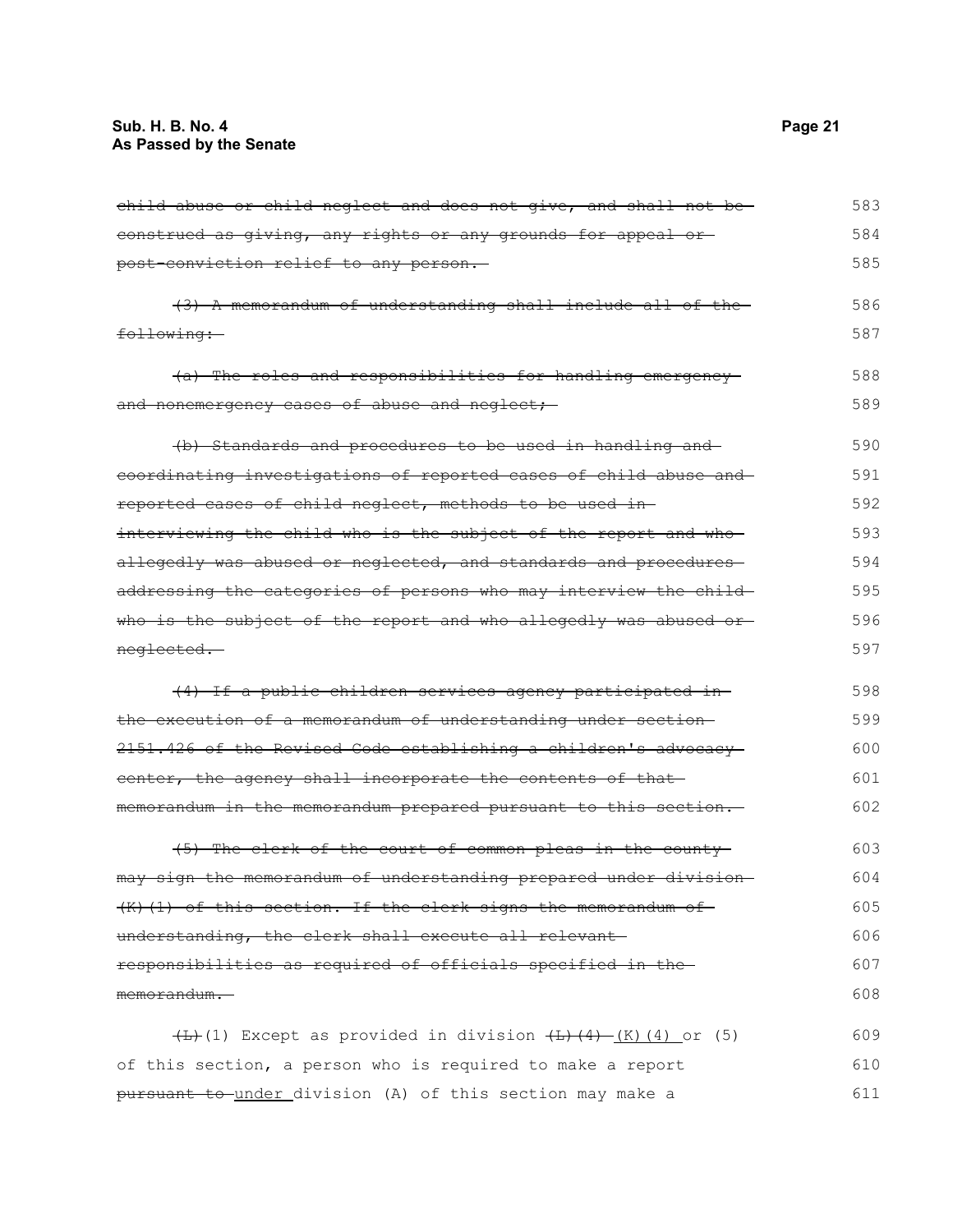## **Sub. H. B. No. 4 Page 22 As Passed by the Senate**

| reasonable number of requests of the public children services                                               | 612 |
|-------------------------------------------------------------------------------------------------------------|-----|
| agency that receives or is referred the report, or of the                                                   | 613 |
| children's advocacy center that is referred the report if the                                               | 614 |
| report is referred to a children's advocacy center pursuant to                                              | 615 |
| an interagency agreement entered into under section 2151.428 of                                             | 616 |
| the Revised Code, to be provided with the following information:                                            | 617 |
| (a) Whether the agency or center has initiated an                                                           | 618 |
| investigation of the report;                                                                                | 619 |
| (b) Whether the agency or center is continuing to                                                           | 620 |
| investigate the report;                                                                                     | 621 |
| (c) Whether the agency or center is otherwise involved                                                      | 622 |
| with the child who is the subject of the report;                                                            | 623 |
| (d) The general status of the health and safety of the                                                      | 624 |
| child who is the subject of the report;                                                                     | 625 |
| (e) Whether the report has resulted in the filing of a                                                      | 626 |
| complaint in juvenile court or of criminal charges in another                                               | 627 |
| court.                                                                                                      | 628 |
| $(2)$ (a) A person may request the information specified in                                                 | 629 |
| division $\left(\frac{L}{L}\right)$ $\left(\frac{K}{L}\right)$ (1) of this section only if, at the time the | 630 |
| report is made, the person's name, address, and telephone number                                            | 631 |
| are provided to the person who receives the report.                                                         | 632 |
| (b) When a peace officer or employee of a public children                                                   | 633 |
| services agency receives a report pursuant to division (A) or                                               | 634 |
| (B) of this section the recipient of the report shall inform the                                            | 635 |
| person of the right to request the information described in                                                 | 636 |
| division $\left(\frac{L}{L}\right)\left(\frac{L}{L}\right)$ (1) of this section. The recipient of the       | 637 |
| report shall include in the initial child abuse or child neglect                                            | 638 |
| report that the person making the report was so informed and, if                                            | 639 |
| provided at the time of the making of the report, shall include                                             | 640 |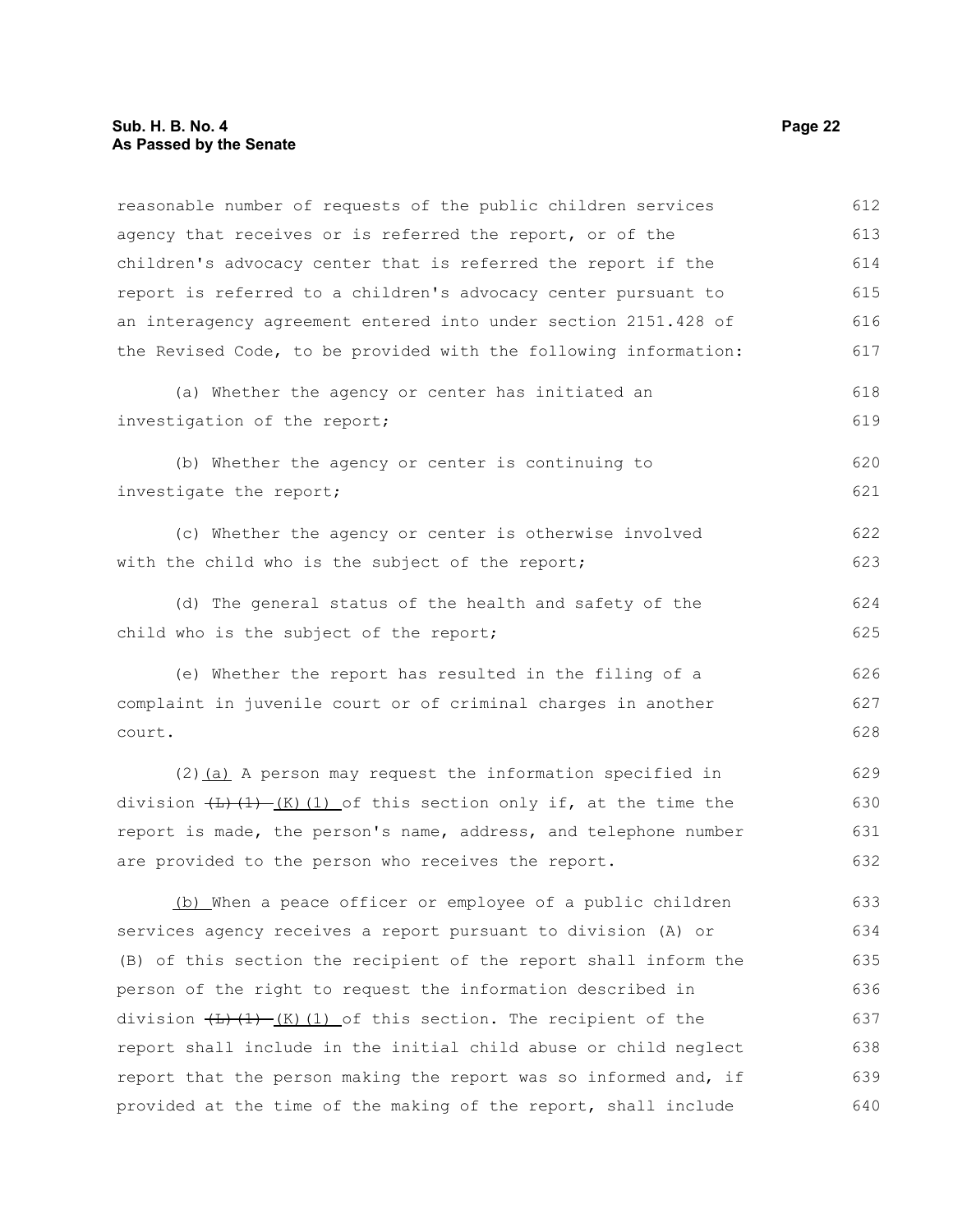| the person's name, address, and telephone number in the report.                                       | 641 |
|-------------------------------------------------------------------------------------------------------|-----|
| (c) If the person making the report provides the person's                                             | 642 |
| name and contact information on making the report, the public                                         | 643 |
| children services agency that received or was referred the                                            | 644 |
| report shall send a written notice via United States mail or                                          | 645 |
| electronic mail, in accordance with the person's preference, to                                       | 646 |
| the person not later than seven calendar days after receipt of                                        | 647 |
| the report. The notice shall provide the status of the agency's                                       | 648 |
| investigation into the report made, who the person may contact                                        | 649 |
| <u>at the agency for further information, and a description of the </u>                               | 650 |
| person's rights under division (K) (1) of this section.                                               | 651 |
| (d) Each request is subject to verification of the                                                    | 652 |
| identity of the person making the report. If that person's                                            | 653 |
| identity is verified, the agency shall provide the person with                                        | 654 |
| the information described in division $\frac{1}{1}$ $\frac{1}{1}$ $\frac{1}{1}$ $\frac{1}{1}$ of this | 655 |
| section a reasonable number of times, except that the agency                                          | 656 |
| shall not disclose any confidential information regarding the                                         | 657 |
| child who is the subject of the report other than the                                                 | 658 |
| information described in those divisions.                                                             | 659 |
| (3) A request made pursuant to division $\left(\frac{L}{L}\right) \left(\frac{1}{L}\right)$ (1) of    | 660 |
| this section is not a substitute for any report required to be                                        | 661 |
| made pursuant to division (A) of this section.                                                        | 662 |
| (4) If an agency other than the agency that received or                                               | 663 |
| was referred the report is conducting the investigation of the                                        | 664 |
| report pursuant to section 2151.422 of the Revised Code, the                                          | 665 |
| agency conducting the investigation shall comply with the                                             | 666 |
| requirements of division $(H)$ (K) of this section.                                                   | 667 |

(5) A health care professional who made a report under division (A) of this section, or on whose behalf such a report 668 669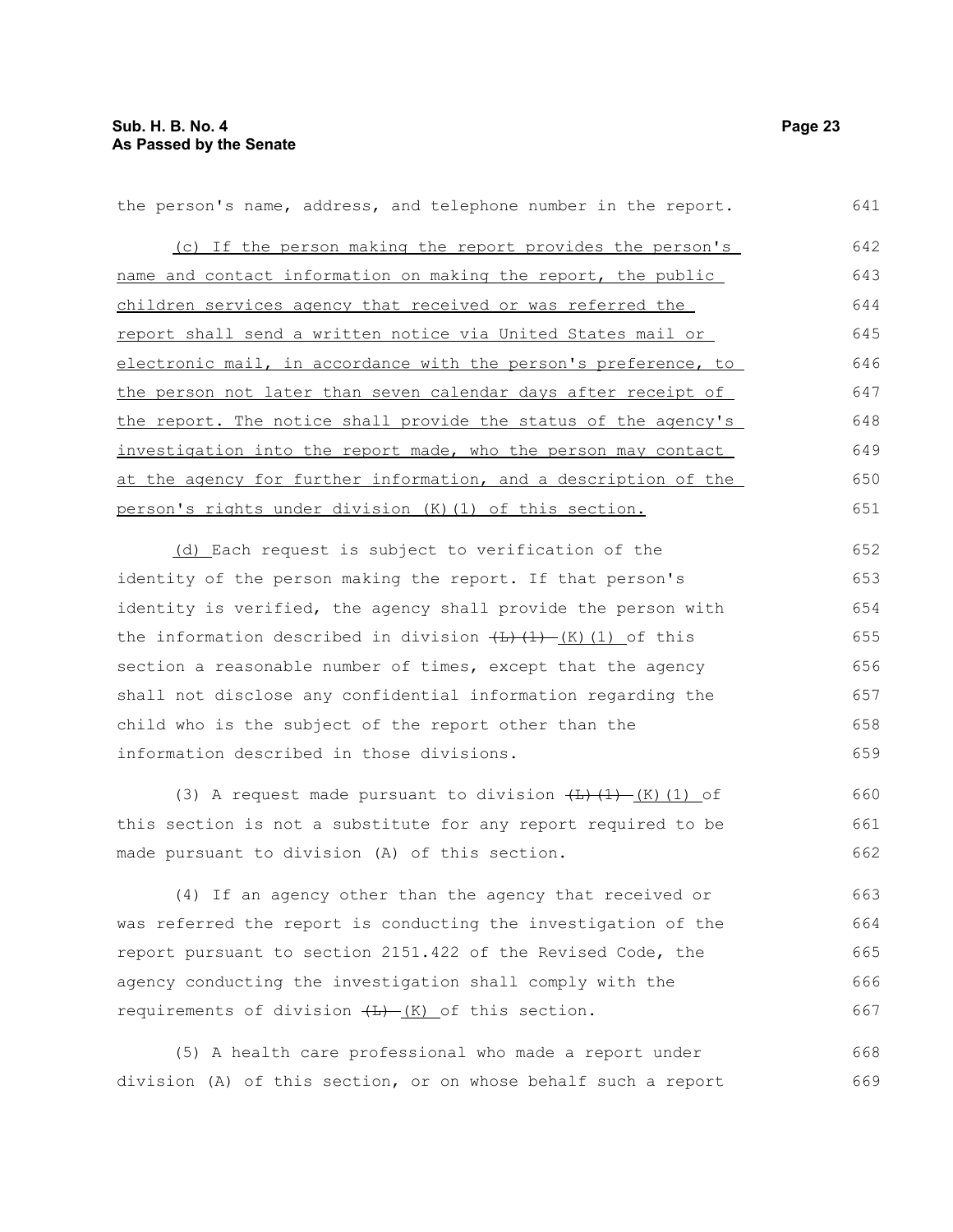#### **Sub. H. B. No. 4 Page 24 As Passed by the Senate**

was made as provided in division  $(A)$   $(1)$   $(c)$  of this section, may authorize a person to obtain the information described in division  $\frac{L}{L}(\frac{L}{L})$  (I) of this section if the person requesting the information is associated with or acting on behalf of the health care professional who provided health care services to the child about whom the report was made. 670 671 672 673 674 675

 $(H)$  (6) If the person making the report provides the person's name and contact information on making the report, the public children services agency that received or was referred the report shall send a written notice via United States mail or electronic mail, in accordance with the person's preference, to the person not later than seven calendar days after the agency closes the investigation into the case reported by the person. The notice shall notify the person that the agency has closed the investigation. 676 677 678 679 680 681 682 683 684

(L)(1) The director of job and family services shall adopt rules in accordance with Chapter 119. of the Revised Code to implement this section. The department of job and family services may enter into a plan of cooperation with any other governmental entity to aid in ensuring that children are protected from abuse and neglect. The department shall make recommendations to the attorney general that the department determines are necessary to protect children from child abuse and child neglect. 685 686 687 688 689 690 691 692 693

 $(W)$  (2) Not later than ninety days after the effective date of this amendment, the director of job and family services shall adopt rules in accordance with Chapter 119. of the Revised Code to identify the types of neglect of a child that a public children services agency shall be required to notify law enforcement of pursuant to division (E)(2)(c)(ii) of this 694 695 696 697 698 699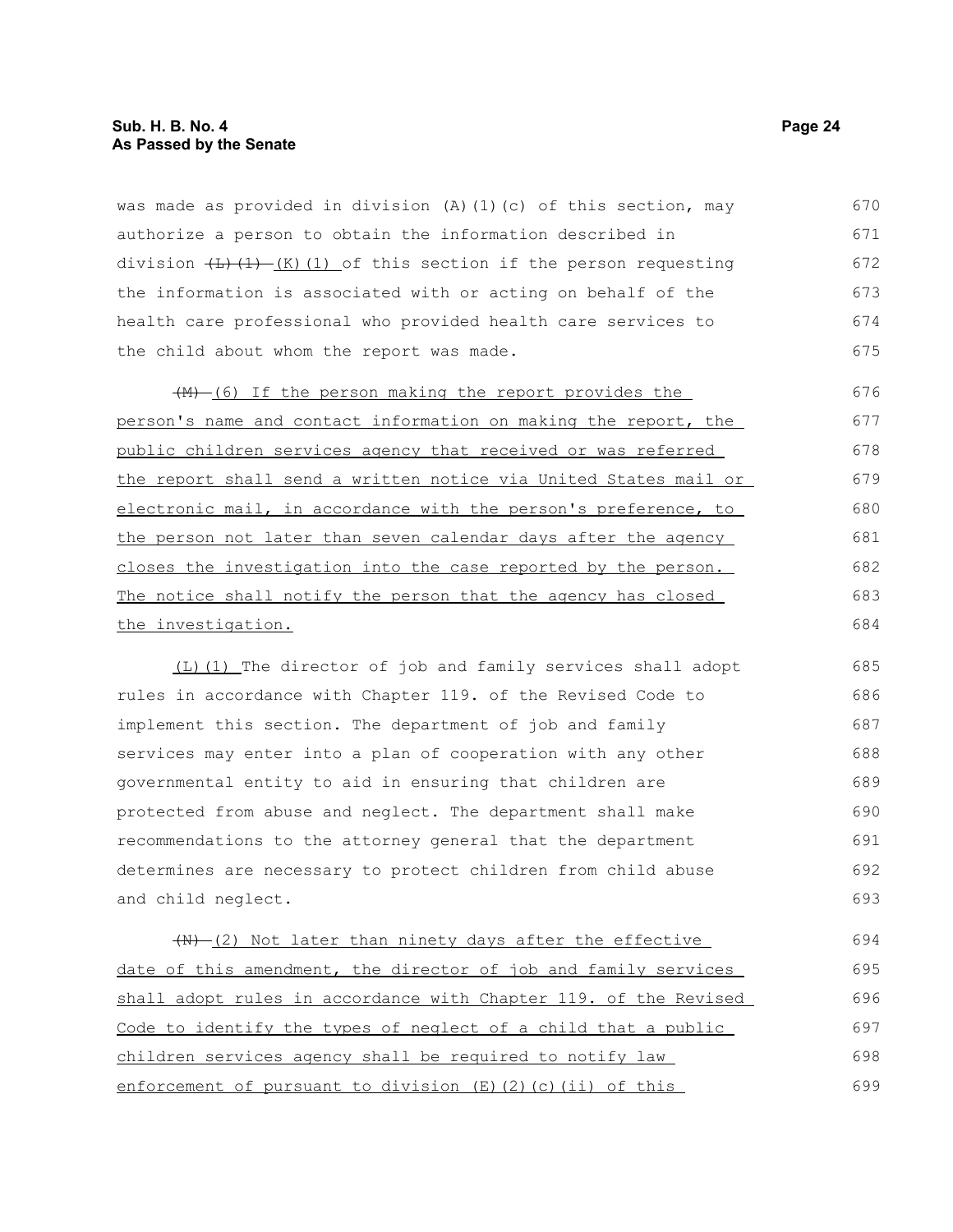#### section.

700

712

(M) Whoever violates division (A) of this section is liable for compensatory and exemplary damages to the child who would have been the subject of the report that was not made. A person who brings a civil action or proceeding pursuant to this division against a person who is alleged to have violated division (A)(1) of this section may use in the action or proceeding reports of other incidents of known or suspected abuse or neglect, provided that any information in a report that would identify the child who is the subject of the report or the maker of the report, if the maker is not the defendant or an agent or employee of the defendant, has been redacted. 701 702 703 704 705 706 707 708 709 710 711

#### $(0)(1)$  (N)(1) As used in this division:

(a) "Out-of-home care" includes a nonchartered nonpublic school if the alleged child abuse or child neglect, or alleged threat of child abuse or child neglect, described in a report received by a public children services agency allegedly occurred in or involved the nonchartered nonpublic school and the alleged perpetrator named in the report holds a certificate, permit, or license issued by the state board of education under section 3301.071 or Chapter 3319. of the Revised Code. 713 714 715 716 717 718 719 720

(b) "Administrator, director, or other chief administrative officer" means the superintendent of the school district if the out-of-home care entity subject to a report made pursuant to this section is a school operated by the district. 721 722 723 724

(2) No later than the end of the day following the day on which a public children services agency receives a report of alleged child abuse or child neglect, or a report of an alleged threat of child abuse or child neglect, that allegedly occurred 725 726 727 728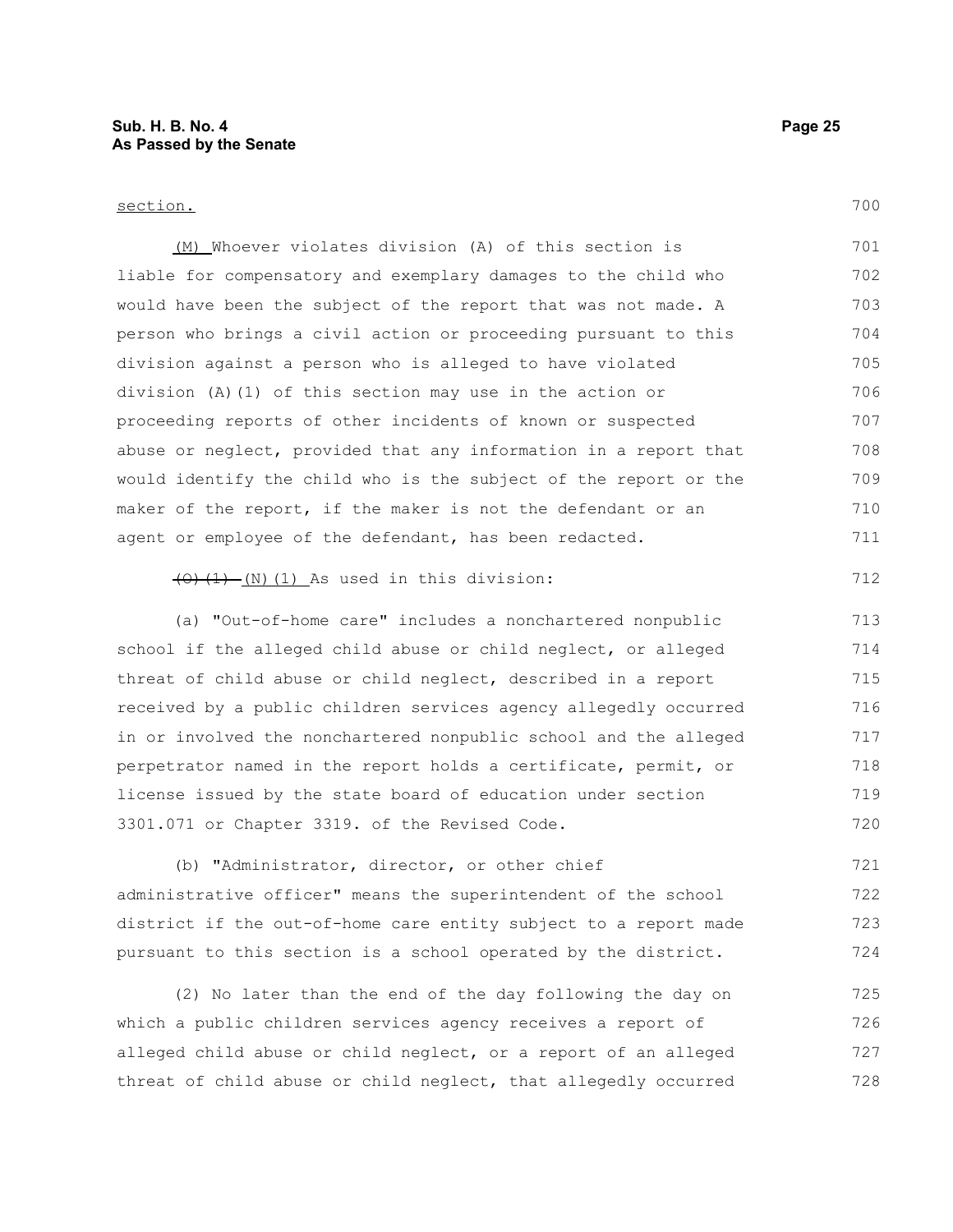#### **Sub. H. B. No. 4 Page 26 As Passed by the Senate**

in or involved an out-of-home care entity, the agency shall provide written notice of the allegations contained in and the person named as the alleged perpetrator in the report to the administrator, director, or other chief administrative officer of the out-of-home care entity that is the subject of the report unless the administrator, director, or other chief administrative officer is named as an alleged perpetrator in the report. If the administrator, director, or other chief administrative officer of an out-of-home care entity is named as an alleged perpetrator in a report of alleged child abuse or child neglect, or a report of an alleged threat of child abuse or child neglect, that allegedly occurred in or involved the out-of-home care entity, the agency shall provide the written notice to the owner or governing board of the out-of-home care entity that is the subject of the report. The agency shall not provide witness statements or police or other investigative reports. 729 730 731 732 733 734 735 736 737 738 739 740 741 742 743 744 745

(3) No later than three days after the day on which a public children services agency that conducted the investigation as determined pursuant to section 2151.422 of the Revised Code makes a disposition of an investigation involving a report of alleged child abuse or child neglect, or a report of an alleged threat of child abuse or child neglect, that allegedly occurred in or involved an out-of-home care entity, the agency shall send written notice of the disposition of the investigation to the administrator, director, or other chief administrative officer and the owner or governing board of the out-of-home care entity. The agency shall not provide witness statements or police or other investigative reports. 746 747 748 749 750 751 752 753 754 755 756 757

(P) (O) As used in this section: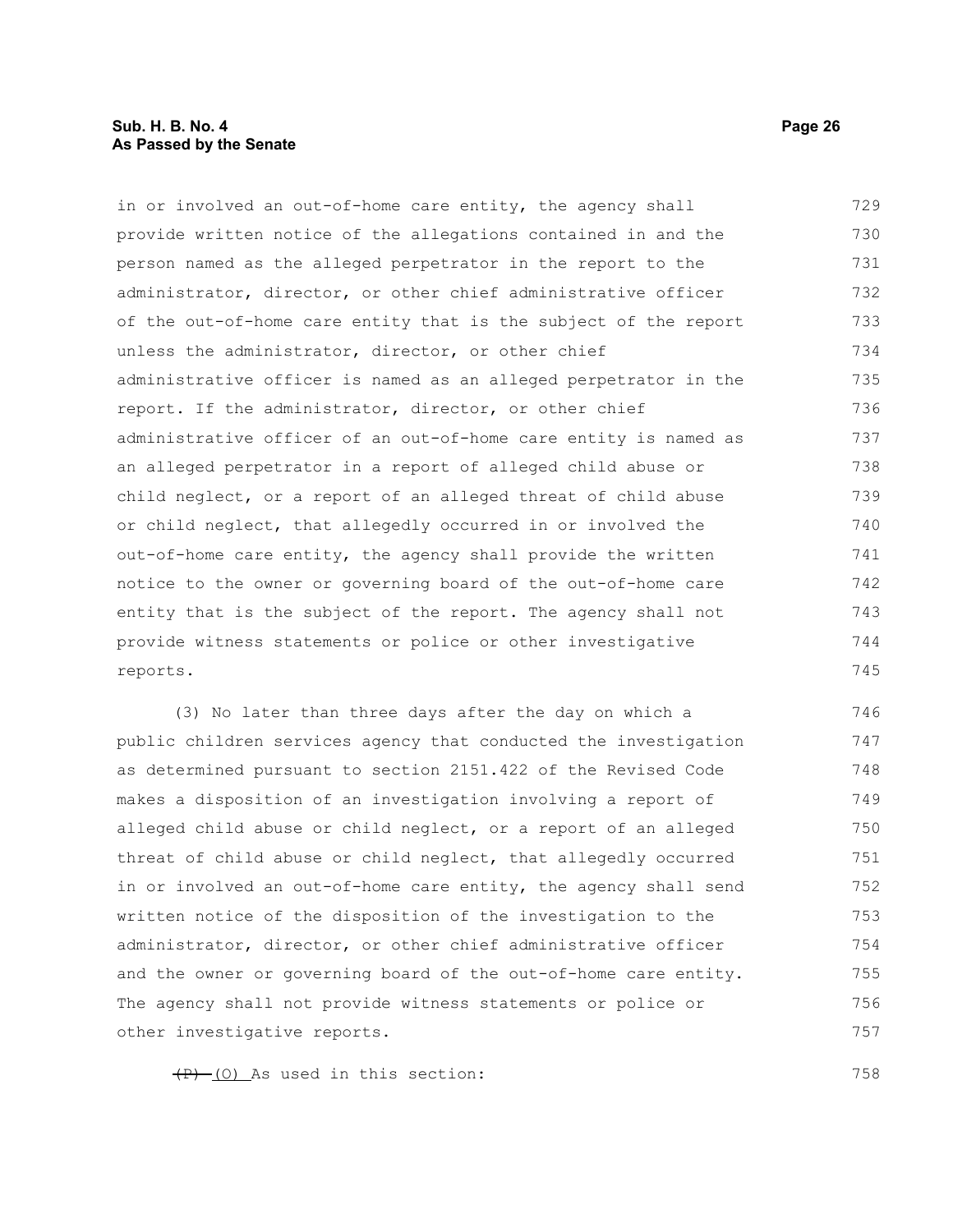(1) "Children's advocacy center" and "sexual abuse of a child" have the same meanings as in section 2151.425 of the Revised Code. 759 760 761

(2) "Health care professional" means an individual who provides health-related services including a physician, hospital intern or resident, dentist, podiatrist, registered nurse, licensed practical nurse, visiting nurse, licensed psychologist, speech pathologist, audiologist, person engaged in social work or the practice of professional counseling, and employee of a home health agency. "Health care professional" does not include a practitioner of a limited branch of medicine as specified in section 4731.15 of the Revised Code, licensed school psychologist, independent marriage and family therapist or marriage and family therapist, or coroner. 762 763 764 765 766 767 768 769 770 771 772

(3) "Investigation" means the public children services agency's response to an accepted report of child abuse or neglect through either an alternative response or a traditional response. 773 774 775 776

(4) "Peace officer" means a sheriff, deputy sheriff, constable, police officer of a township or joint police district, marshal, deputy marshal, municipal police officer, or a state highway patrol trooper. 777 778 779 780

 **Sec. 2151.4210.** (A) Each public children services agency shall prepare a memorandum of understanding that is signed by all of the following: 781 782 783

(1) If there is only one juvenile judge in the county, the juvenile judge of the county or the juvenile judge's representative upon the judge's review and approval; 784 785 786

(2) If there is more than one juvenile judge in the 787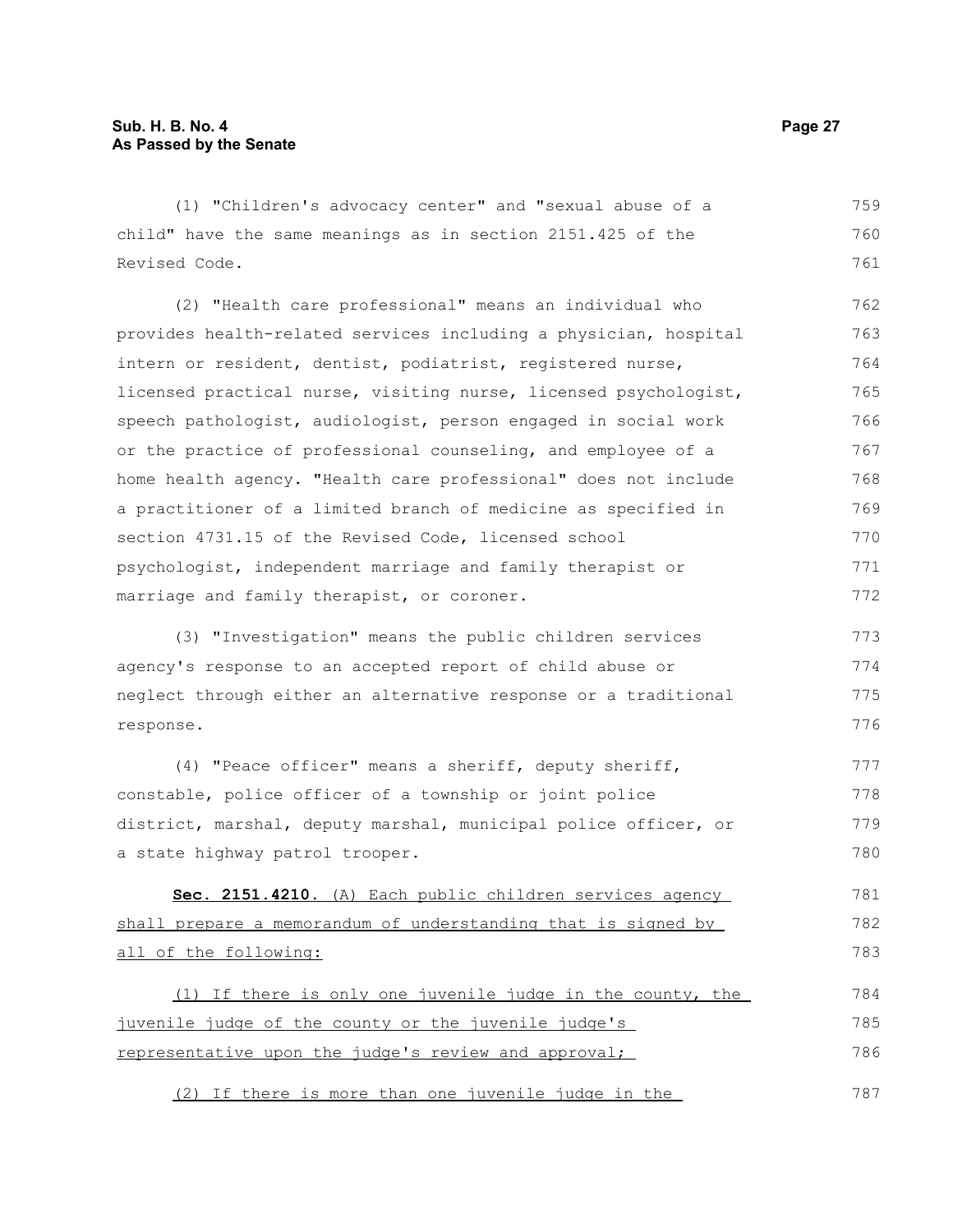| county, a juvenile judge or the juvenile judges' representative | 788 |
|-----------------------------------------------------------------|-----|
| selected by the juvenile judges or, if they are unable to do so | 789 |
| for any reason, the juvenile judge who is senior in point of    | 790 |
| service or the senior juvenile judge's representative upon the  | 791 |
| judge's review and approval;                                    | 792 |
| (3) The county peace officer;                                   | 793 |
| (4) All chief municipal peace officers within the county;       | 794 |
| (5) Other law enforcement officers handling child abuse         | 795 |
| and neglect cases in the county;                                | 796 |
| (6) The prosecuting attorney of the county;                     | 797 |
| (7) If the public children services agency is not the           | 798 |
| county department of job and family services, the county        | 799 |
| department of job and family services;                          | 800 |
| (8) The county humane society;                                  | 801 |
| (9) If the public children services agency participated in      | 802 |
| the execution of a memorandum of understanding under section    | 803 |
| 2151.426 of the Revised Code establishing a children's advocacy | 804 |
| center, each participating member of the children's advocacy    | 805 |
| center established by the memorandum.                           | 806 |
| (B) (1) The clerk of the court of common pleas in the           | 807 |
| county may sign the memorandum of understanding prepared under  | 808 |
| division (A) of this section.                                   | 809 |
| (2) If the clerk signs the memorandum of understanding,         | 810 |
| the clerk shall execute all relevant responsibilities as        | 811 |
| required of officials specified in the memorandum.              | 812 |
| Sec. 2151.4211. (A) A memorandum of understanding shall do      | 813 |
| both of the following:                                          | 814 |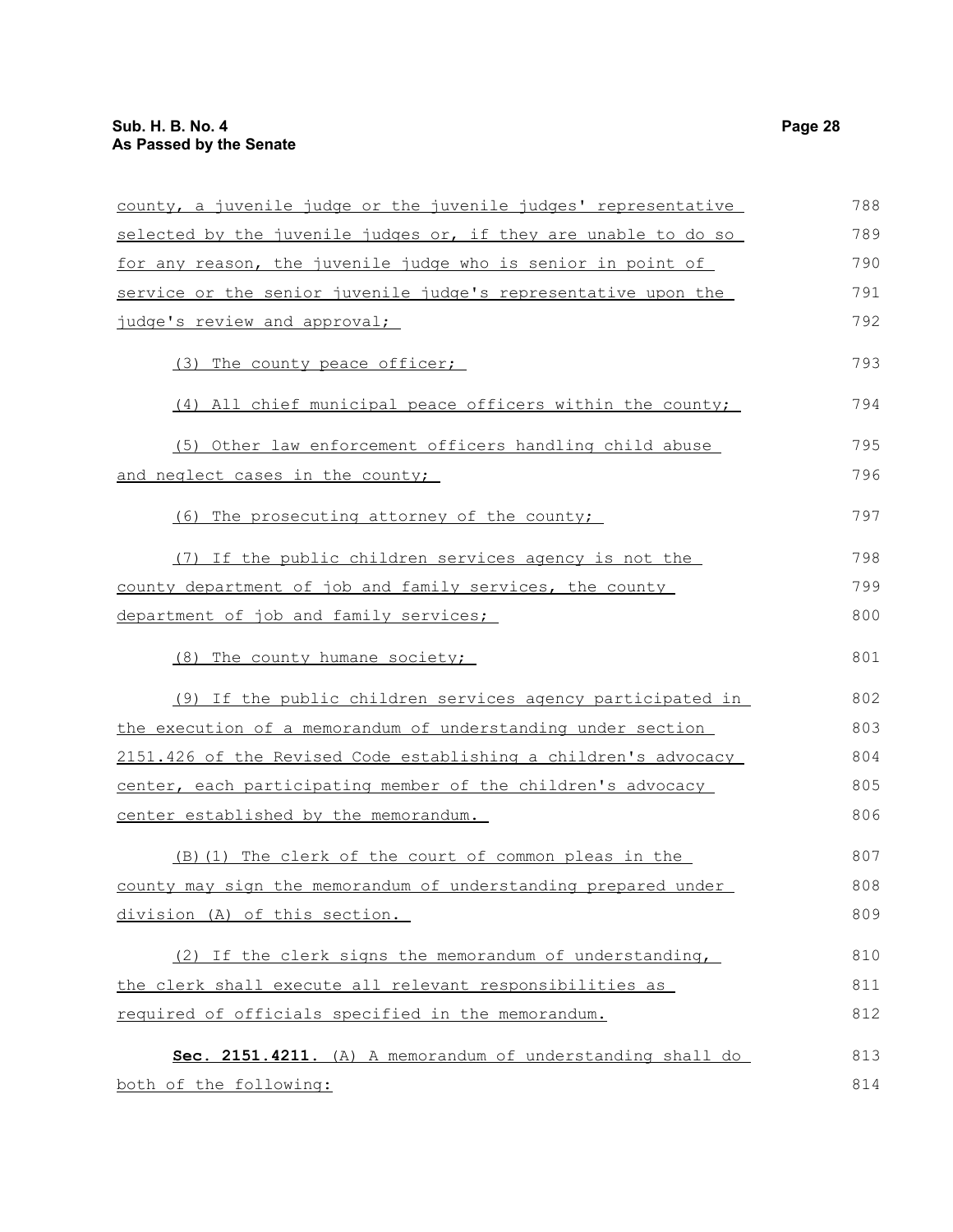| (1) Set forth the normal operating procedure to be                | 815 |
|-------------------------------------------------------------------|-----|
| employed by all concerned officials in the execution of their     | 816 |
| respective responsibilities under this section and division (C)   | 817 |
| of section 2919.21, division (B) (1) of section 2919.22, division | 818 |
| (B) of section 2919.23, and section 2919.24 of the Revised Code;  | 819 |
| (2) Have as two of its primary goals both of the                  | 820 |
| following:                                                        | 821 |
| (a) The elimination of all unnecessary interviews of              | 822 |
| children who are the subject of reports of child abuse or         | 823 |
| neglect;                                                          | 824 |
| (b) When feasible, providing for only one interview of a          | 825 |
| child who is the subject of a report of child abuse or neglect.   | 826 |
| (B) A memorandum of understanding shall include all of the        | 827 |
| following:                                                        | 828 |
| (1) The roles and responsibilities for handling emergency         | 829 |
| and nonemergency cases of abuse and neglect;                      | 830 |
| (2) Standards and procedures to be used in handling and           | 831 |
| coordinating investigations of reported cases of child abuse or   | 832 |
| neglect, methods to be used in interviewing the child who is the  | 833 |
| subject of the report and who allegedly was abused or neglected,  | 834 |
| and standards and procedures addressing the categories of         | 835 |
| persons who may interview the child who is the subject of the     | 836 |
| report and who allegedly was abused or neglected;                 | 837 |
| (3) If a public children services agency participated in          | 838 |
| the execution of a memorandum of understanding under section      | 839 |
| 2151.426 of the Revised Code establishing a children's advocacy   | 840 |
| center, the agency shall incorporate the contents of that         | 841 |
| memorandum in the memorandum prepared pursuant to this section.   | 842 |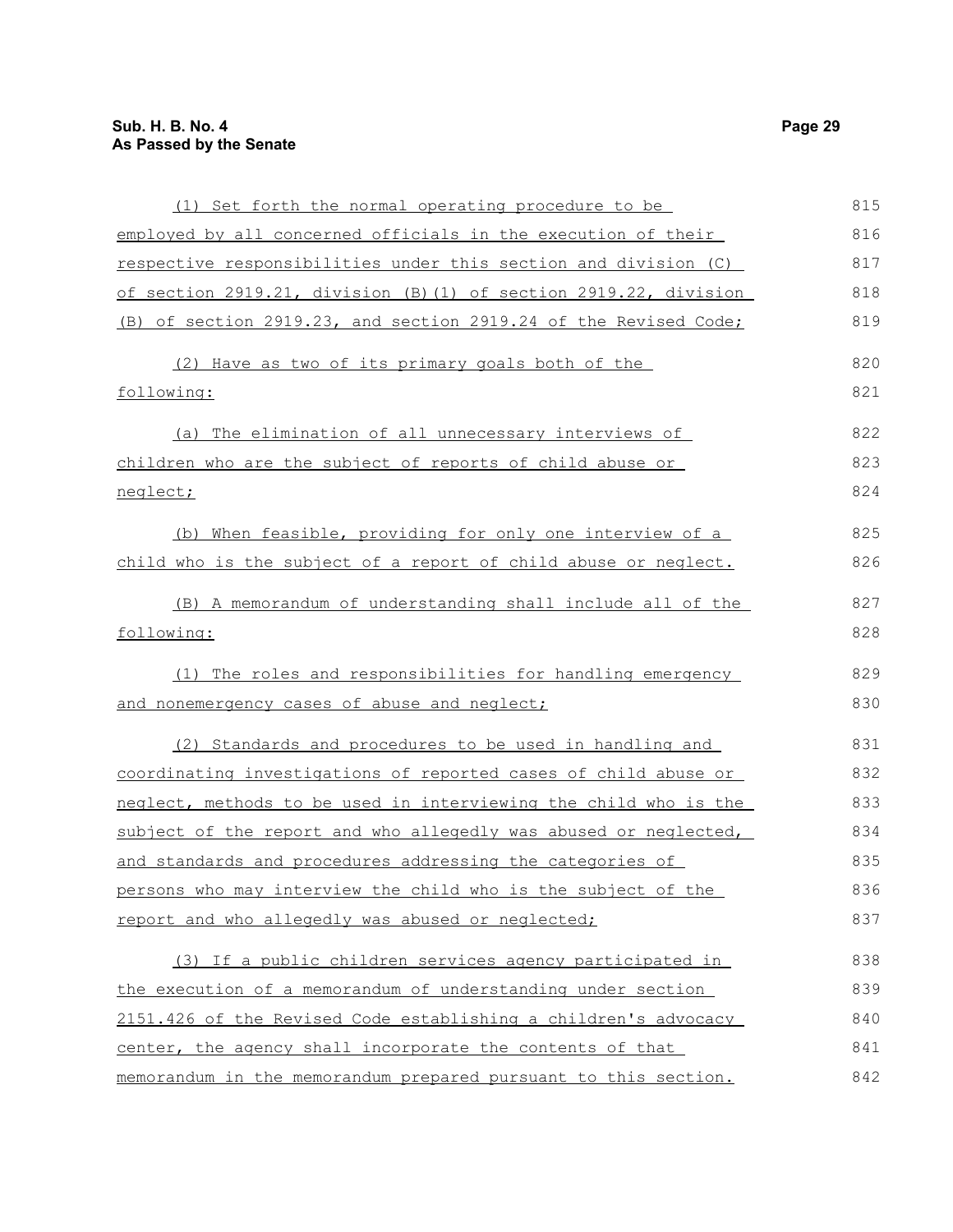| (4) After the effective date of this section, a statement        | 843 |
|------------------------------------------------------------------|-----|
| that section 2151.423 of the Revised Code requires a public      | 844 |
| children services agency to disclose confidential information    | 845 |
| discovered during an investigation conducted pursuant to section | 846 |
| 2151.421 or 2151.422 of the Revised Code to any federal, state,  | 847 |
| or local government entity that needs the information to carry   | 848 |
| out its responsibilities to protect children from abuse or       | 849 |
| neglect.                                                         | 850 |
| (5) After the effective date of this section, a                  | 851 |
| description of the type of information that may be discovered    | 852 |
| during an investigation conducted pursuant to section 2151.421   | 853 |
| of the Revised Code that a law enforcement agency may share with | 854 |
| a public children services agency in order for the public        | 855 |
| children services agency to carry out its responsibilities to    | 856 |
| protect children from abuse or neglect.                          | 857 |
| (6) After the effective date of this section, a                  | 858 |
| description of how the information described in divisions (B)(4) | 859 |
| and (5) of this section is to be shared between a public         | 860 |
| children services agency and a law enforcement agency.           | 861 |
| (7) After the effective date of this section, and subject        | 862 |
| to divisions (I) and (N) of section 2151.421 of the Revised      | 863 |
| Code, a description of information that may be obtained from an  | 864 |
| investigation under section 2151.421 of the Revised Code that a  | 865 |
| law enforcement agency and a public children services agency is  | 866 |
| permitted to, or prohibited from, disclosing to the public.      | 867 |
| Sec. 2151.4212. Every official who signed a memorandum of        | 868 |
| understanding under section 2151.4210 of the Revised Code shall  | 869 |
| biennially do the following regarding the memorandum:            | 870 |
| (A) Review and evaluate the memorandum for necessary             | 871 |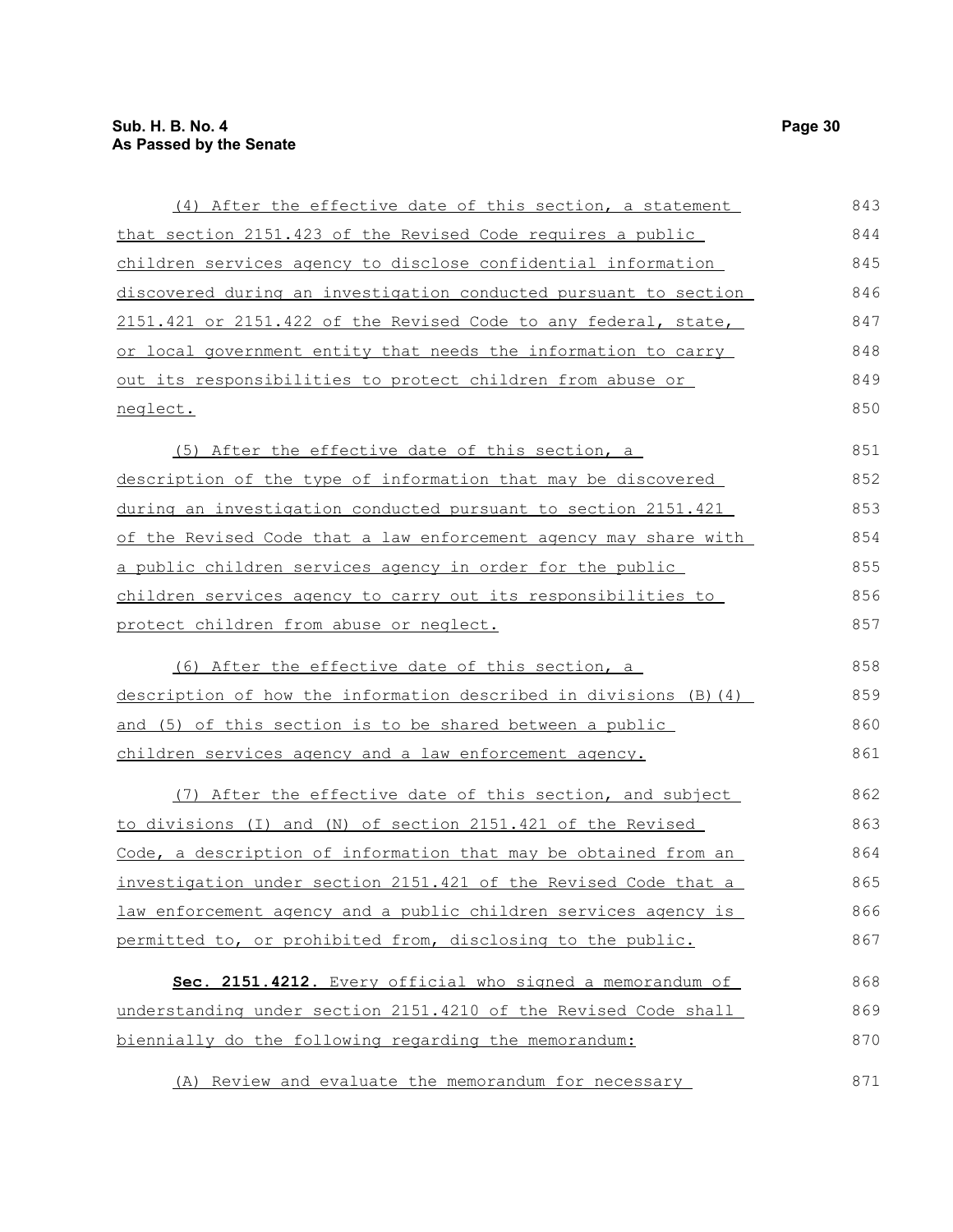| updates to terms and procedures;                                         | 872 |
|--------------------------------------------------------------------------|-----|
| (B) Update the memorandum's terms and procedures, if the                 | 873 |
| concerned officials determine an update is necessary;                    | 874 |
| (C) Sign the reviewed memorandum;                                        | 875 |
| (D) Submit the memorandum to the board of county                         | 876 |
| commissioners for approval.                                              | 877 |
| Sec. 2151.4213. Failure to follow the procedure set forth                | 878 |
| in the memorandum of understanding by the concerned officials is         | 879 |
| <u>not grounds for, and shall not result in, the dismissal of any </u>   | 880 |
| charges or complaint arising from any reported case of abuse or          | 881 |
| neglect or the suppression of any evidence obtained as a result          | 882 |
| of any reported child abuse or child neglect and does not give,          | 883 |
| and shall not be construed as giving, any rights or any grounds          | 884 |
| for appeal or post-conviction relief to any person.                      | 885 |
| Sec. 2151.4215. (A) On receipt of a county's memorandum of               | 886 |
| understanding submitted to the board of county commissioners in          | 887 |
| <u>accordance with section 2151.4212 of the Revised Code, the board </u> | 888 |
| shall review and evaluate if the memorandum meets the                    | 889 |
| <u>requirements under sections 2151.4210 to 2151.4212 of the</u>         | 890 |
| <u>Revised Code.</u>                                                     | 891 |
| (B) (1) If the board determines the memorandum meets those               | 892 |
| requirements, it shall adopt a resolution to approve the                 | 893 |
| memorandum.                                                              | 894 |
| (2) If the board determines the memorandum does not meet                 | 895 |
| those requirements, it shall notify the responsible public               | 896 |
| children services agency that the memorandum does not meet               | 897 |
|                                                                          |     |

requirements and the memorandum shall be reviewed in accordance with section 2151.4212 of the Revised Code. 898 899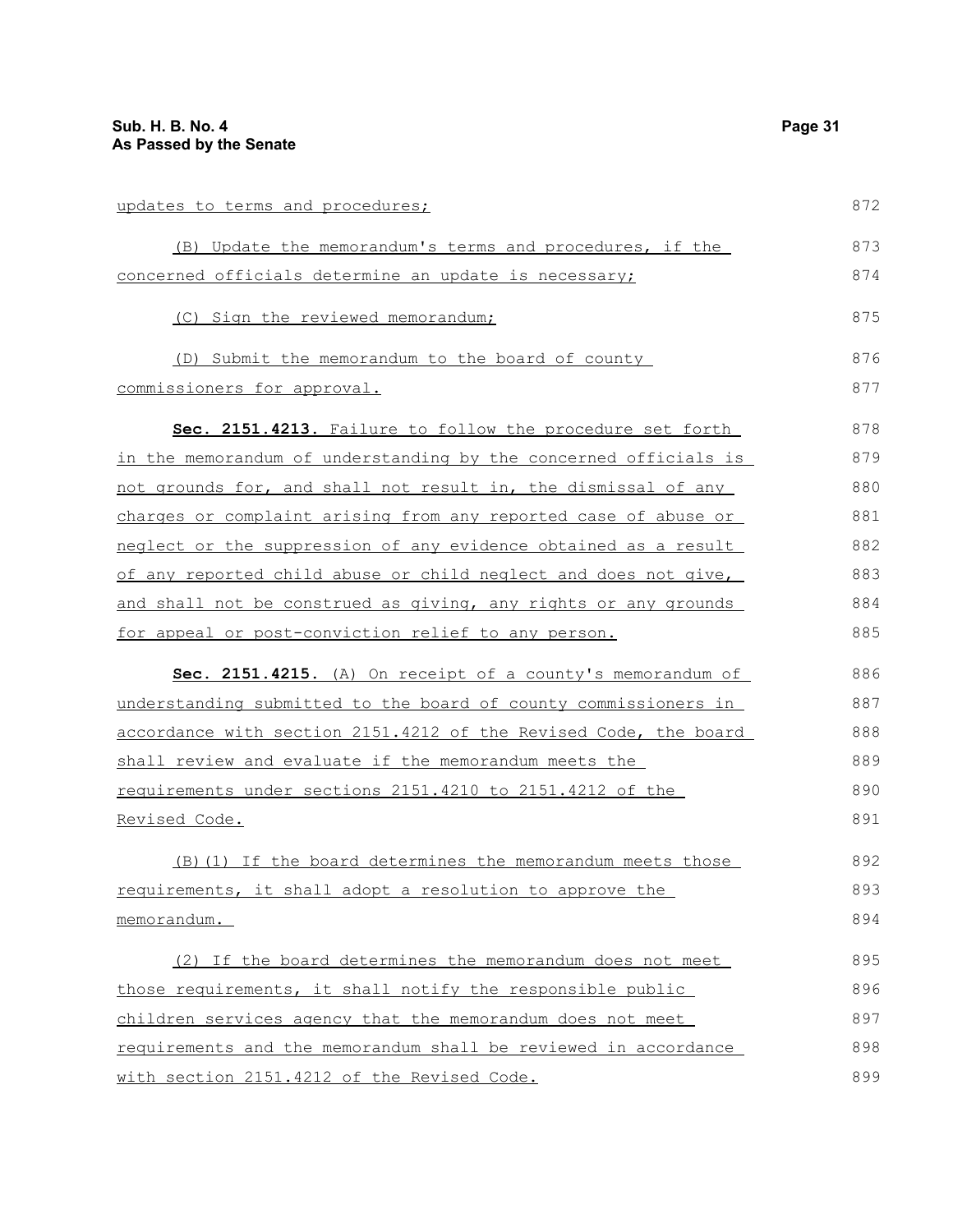| Sec. 2151.4216. The biennial review of a county memorandum       | 900 |
|------------------------------------------------------------------|-----|
| of understanding pursuant to division 2151.4212 of the Revised   | 901 |
| Code and the biennial adoption of a resolution by the board of   | 902 |
| county commissioners to approve the memorandum under section     | 903 |
| 2151.4215 of the Revised Code shall be completed by the thirty-  | 904 |
| first day of December following the first full calendar year     | 905 |
| after the effective date of this section, and by the thirty-     | 906 |
| first day of December every other year thereafter.               | 907 |
| Sec. 2151.4218. (A) The department of job and family             | 908 |
| services shall create a model memorandum of understanding to     | 909 |
| provide quidance to public children services agencies and other  | 910 |
| concerned officials in creating a memorandum of understanding in | 911 |
| compliance with sections 2151.4210 to 2151.4216 of the Revised   | 912 |
| Code.                                                            | 913 |
| (B) The model memorandum of understanding shall be updated       | 914 |
| as the department determines is necessary.                       | 915 |
| Sec. 2151.4219. The department of job and family services        | 916 |
| shall biennially audit the memorandum of understanding prepared  | 917 |
| by each public children services agency to ensure compliance in  | 918 |
| accordance with sections 2151.4210 to 2151.4216 of the Revised   | 919 |
| Code.                                                            | 920 |
| Sec. 2151.4220. The department of job and family services        | 921 |
| shall determine that a public children services agency is        | 922 |
| compliant regarding the memorandum of understanding if the       | 923 |
| department finds all of the following:                           | 924 |
| The memorandum meets the requirements under sections<br>(A)      | 925 |
| 2151.4210 to 2151.4216 of the Revised Code.                      | 926 |
| (B) The memorandum has been either reviewed and signed or        | 927 |
| reviewed, updated, and signed, as applicable, pursuant to        | 928 |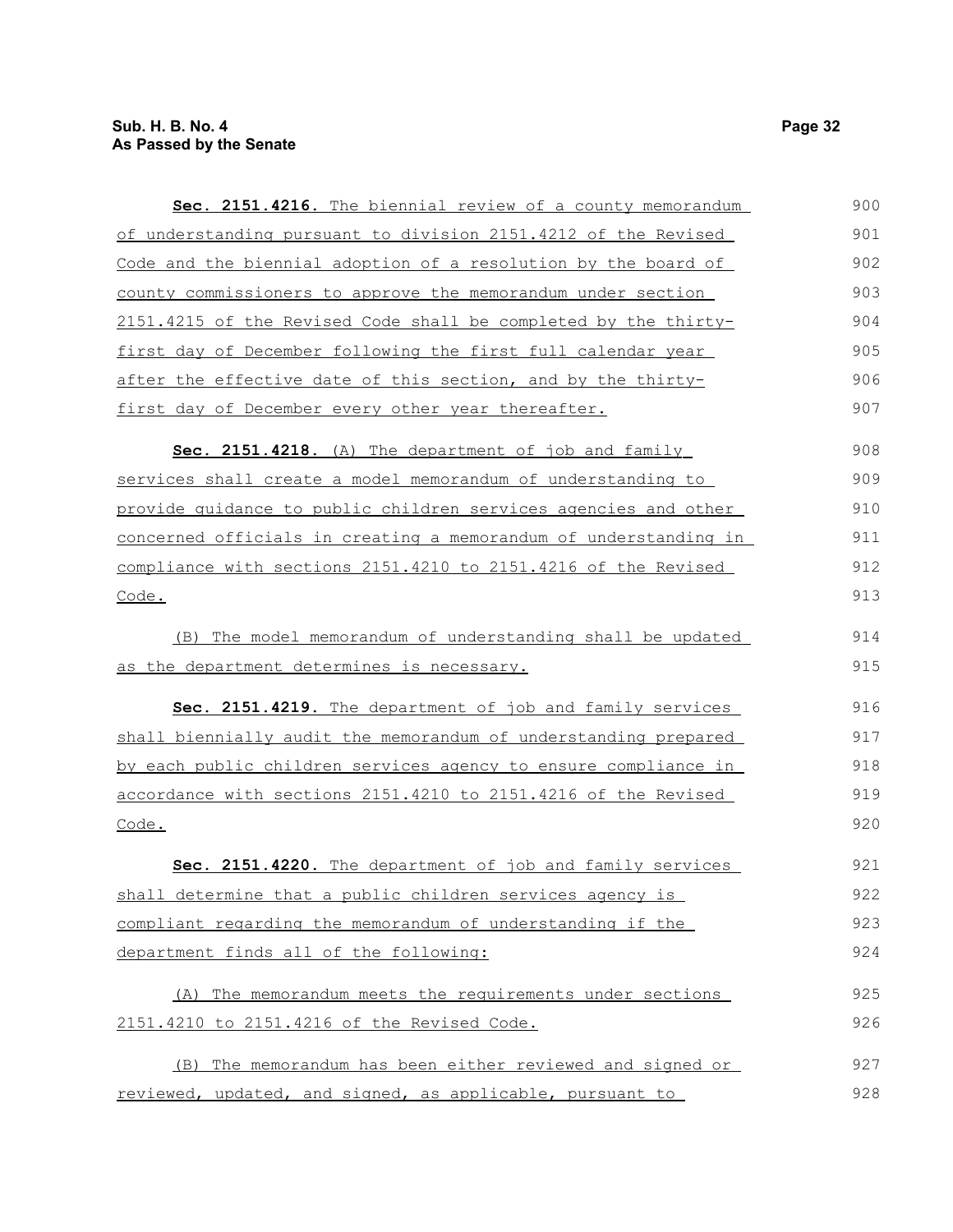| division 2151.4212 of the Revised Code and the department is in | 929 |
|-----------------------------------------------------------------|-----|
| agreement with the concerned officials' review and, if          | 930 |
| applicable, update.                                             | 931 |
| (C) The memorandum has been approved by resolution by the       | 932 |
| board of county commissioners pursuant to section 2151.4215 of  | 933 |
| <u>the Revised Code.</u>                                        | 934 |
| Sec. 2151.4221. (A) If the department of job and family         | 935 |
| services determines that a public children services agency is   | 936 |
| not compliant under section 2151.4220 of the Revised Code, the  | 937 |
| agency shall develop and submit a compliance assurance plan to  | 938 |
| the department.                                                 | 939 |
| (B) The compliance assurance plan shall describe the steps      | 940 |
| the agency and other concerned officials will take in order to  | 941 |
| become compliant.                                               | 942 |
| (C) The agency shall submit the compliance assurance plan       | 943 |
| not later than sixty days after the department determines the   | 944 |
| agency not compliant.                                           | 945 |
| Sec. 2151.4222. A county's reviewed and signed, or              | 946 |
| reviewed, updated, and signed, memorandum of understanding, as  | 947 |
| applicable, shall go into effect and supersede any previous     | 948 |
| memorandum upon the department of job and family services       | 949 |
| determination that the memorandum is compliant under section    | 950 |
| 2151.4220 of the Revised Code.                                  | 951 |
| Sec. 2151.4223. The department of job and family services       | 952 |
| shall maintain on the department's web site a current list of   | 953 |
| counties with memorandums of understanding that the department  | 954 |
| has determined to be compliant under section 2151.4220 of the   | 955 |
| Revised Code and a list of counties with memorandums that the   | 956 |
| department has determined not to be compliant.                  | 957 |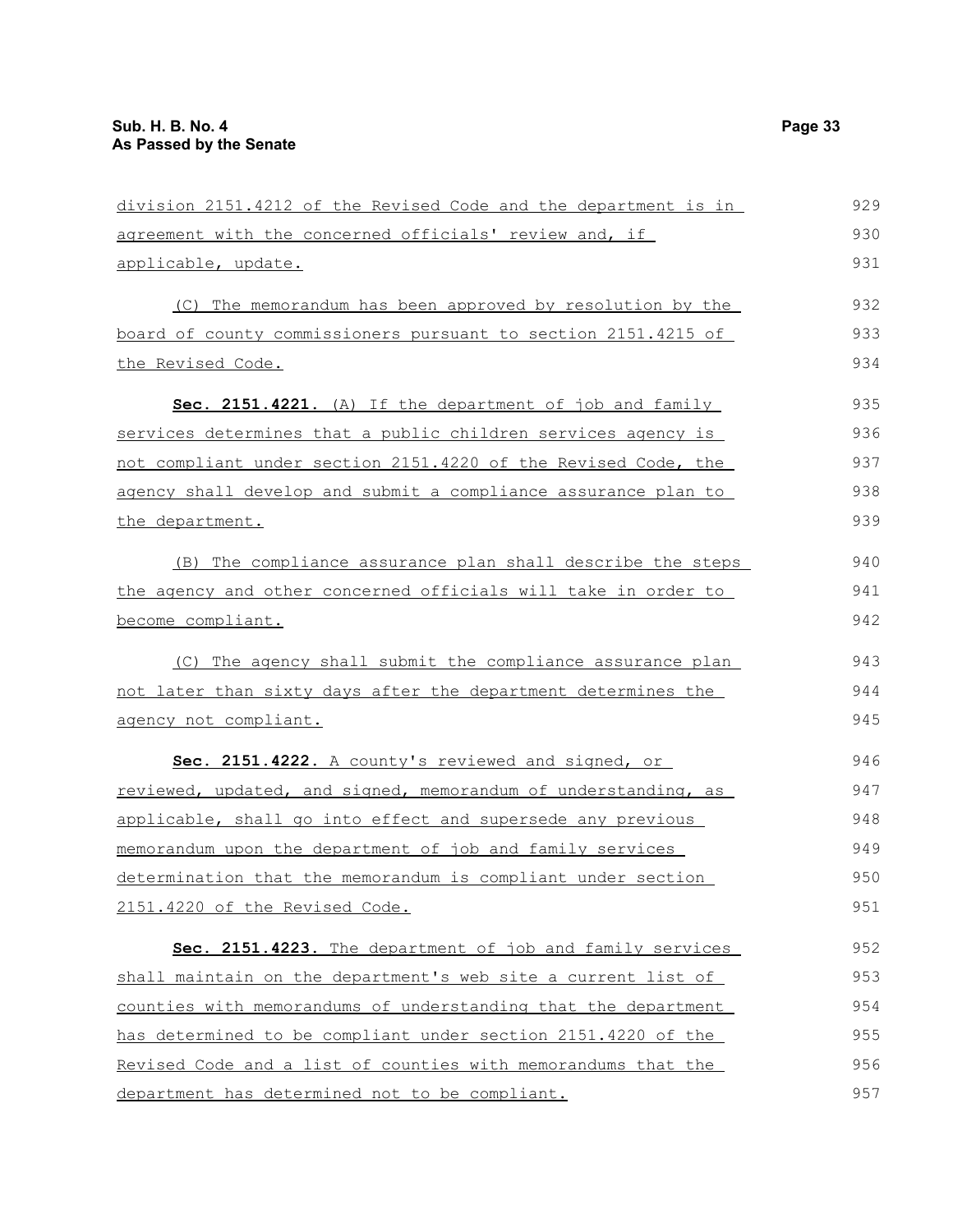| Sec. 2151.4224. The county memorandum of understanding           | 958 |
|------------------------------------------------------------------|-----|
| that is in effect in accordance with section 2151.4222 of the    | 959 |
| Revised Code shall be posted to the general web site of the      | 960 |
| county.                                                          | 961 |
| Sec. 3107.014. (A) Except as provided in division (B) of         | 962 |
| this section, only an individual who meets all of the following  | 963 |
| requirements may perform the duties of an assessor under         | 964 |
| sections 3107.031, 3107.032, 3107.082, 3107.09, 3107.101,        | 965 |
| 3107.12, 5103.0324, and 5103.152 of the Revised Code:            | 966 |
| (1) The individual must be in the employ of, appointed by,       | 967 |
| or under contract with a court, public children services agency, | 968 |
| private child placing agency, or private noncustodial agency;    | 969 |
| (2) The individual must be one of the following:                 | 970 |
| (a) A licensed professional clinical counselor, licensed         | 971 |
| professional counselor, independent social worker, social        | 972 |
| worker, independent marriage and family therapist, or marriage   | 973 |
| and family therapist licensed under Chapter 4757. of the Revised | 974 |
| Code;                                                            | 975 |
| (b) A psychologist licensed under Chapter 4732. of the           | 976 |
| Revised Code;                                                    | 977 |
| (c) A student working to earn a four-year, post-secondary        | 978 |
| degree, or higher, in a social or behavior science, or both, who | 979 |
| conducts assessor's duties under the supervision of a licensed   | 980 |
| professional clinical counselor, licensed professional           | 981 |
| counselor, independent social worker, social worker, independent | 982 |
| marriage and family therapist, or marriage and family therapist  | 983 |
| licensed under Chapter 4757. of the Revised Code or a            | 984 |
| psychologist licensed under Chapter 4732. of the Revised Code.   | 985 |
| Beginning July 1, 2009, a student is eligible under this         | 986 |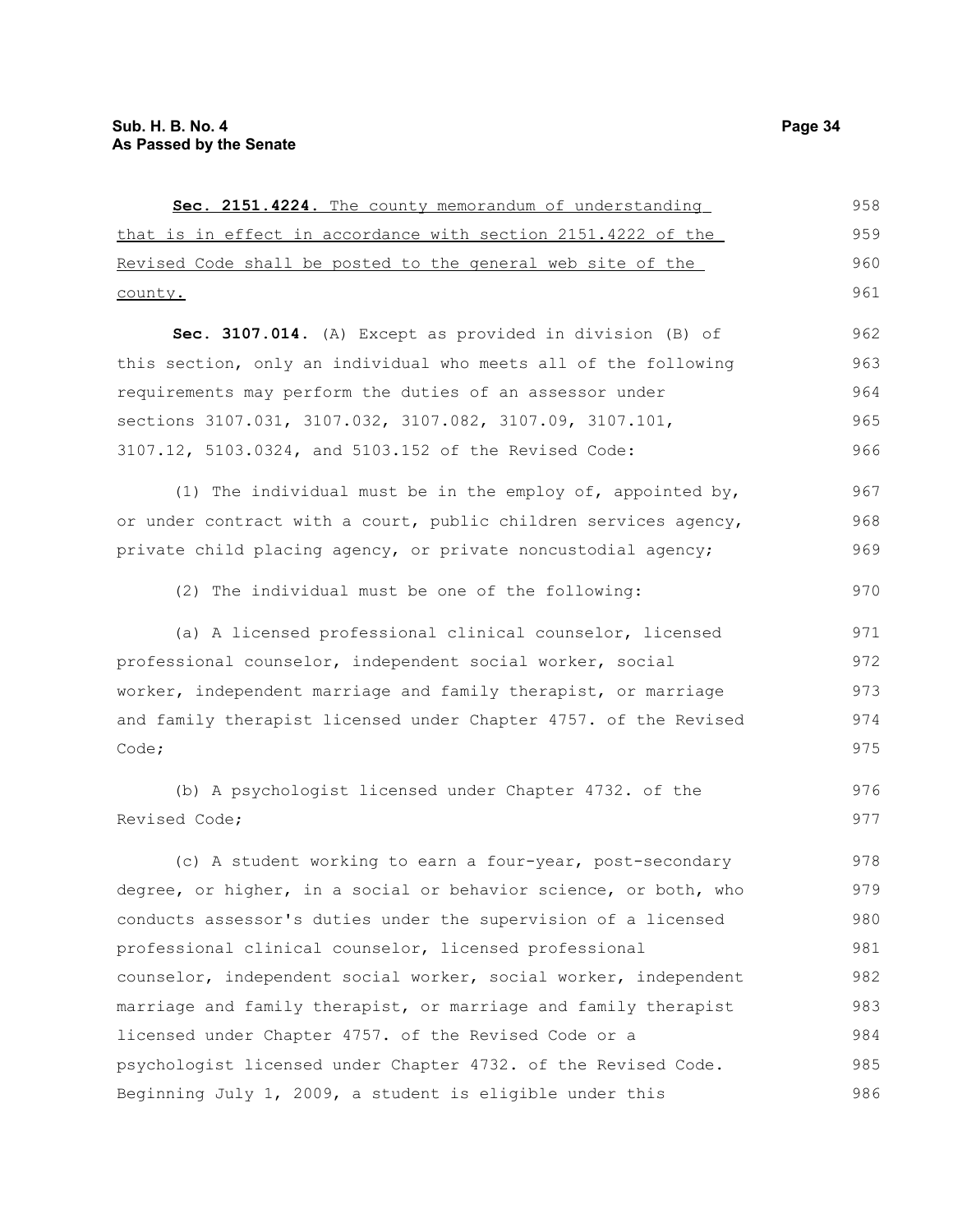division only if the supervising licensed professional clinical counselor, licensed professional counselor, independent social worker, social worker, independent marriage and family therapist, marriage and family therapist, or psychologist has completed training in accordance with rules adopted under section 3107.015 of the Revised Code. 987 988 989 990 991 992

(d) A civil service employee engaging in social work without a license under Chapter 4757. of the Revised Code, as permitted by division (A)(5) of section 4757.41 of the Revised Code; 993 994 995 996

(e) A former employee of a public children services agency who, while so employed, conducted the duties of an assessor or the duties of a PCSA caseworker or PCSA caseworker supervisor as defined in section 5153.01 of the Revised Code; 997 998 999 1000

(f) An employee of a court or public children services agency who is employed to conduct the duties of an assessor; 1001 1002

(g) A PCSA caseworker or PCSA caseworker supervisor as defined in section 5153.01 of the Revised Code; 1003 1004

| (h) An individual who holds at least a bachelor's degree       | 1005 |
|----------------------------------------------------------------|------|
| in any of the following human services fields and has at least | 1006 |
| one year of experience working with families and children:     | 1007 |

(i) Social work; (ii) Sociology; (iii) Psychology; (iv) Guidance and counseling; (v) Education; (vi) Religious education; 1008 1009 1010 1011 1012 1013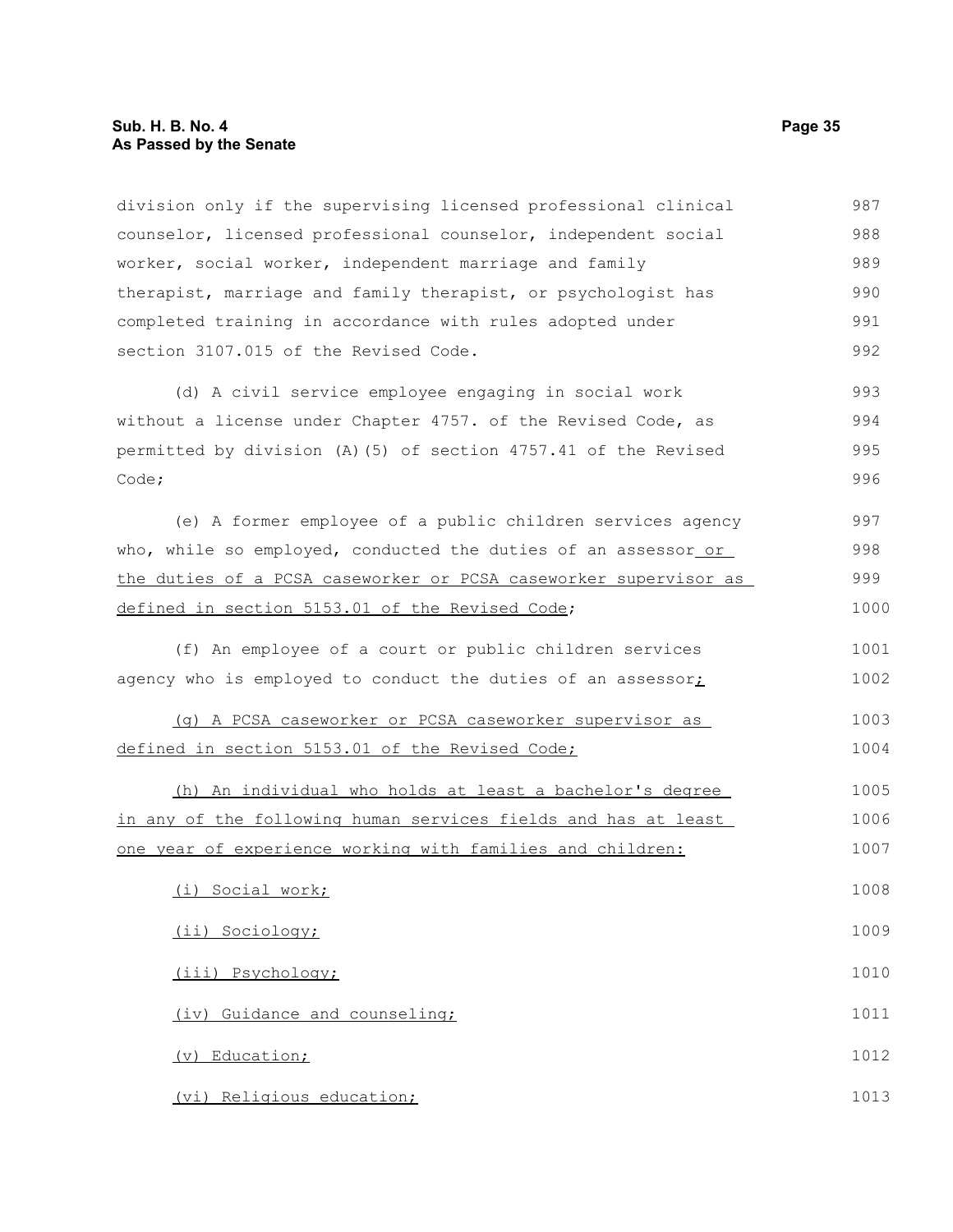| (vii) Business administration;                                   | 1014 |
|------------------------------------------------------------------|------|
| (viii) Criminal justice;                                         | 1015 |
| (ix) Public administration;                                      | 1016 |
| (x) Child care administration;                                   | 1017 |
| (xi) Nursing;                                                    | 1018 |
| (xii) Family studies;                                            | 1019 |
| (xiii) Any other human services field related to working         | 1020 |
| with children and families.                                      | 1021 |
| (3) The individual must complete training in accordance          | 1022 |
| with rules adopted under section 3107.015 of the Revised Code.   | 1023 |
| (B) An individual in the employ of, appointed by, or under       | 1024 |
| contract with a court prior to September 18, 1996, to conduct    | 1025 |
| adoption investigations of prospective adoptive parents may      | 1026 |
| perform the duties of an assessor under sections 3107.031,       | 1027 |
| 3107.032, 3107.082, 3107.09, 3107.101, 3107.12, 5103.0324, and   | 1028 |
| 5103.152 of the Revised Code if the individual complies with     | 1029 |
| division (A)(3) of this section regardless of whether the        | 1030 |
| individual meets the requirement of division (A) (2) of this     | 1031 |
| section.                                                         | 1032 |
| (C) A court, public children services agency, private            | 1033 |
| child placing agency, or private noncustodial agency may employ, | 1034 |
| appoint, or contract with an assessor in the county in which a   | 1035 |
| petition for adoption is filed and in any other county or        | 1036 |
| location outside this state where information needed to complete | 1037 |
| or supplement the assessor's duties may be obtained. More than   | 1038 |

(D) Not later than January 1, 2008, the department of job 1040

one assessor may be utilized for an adoption.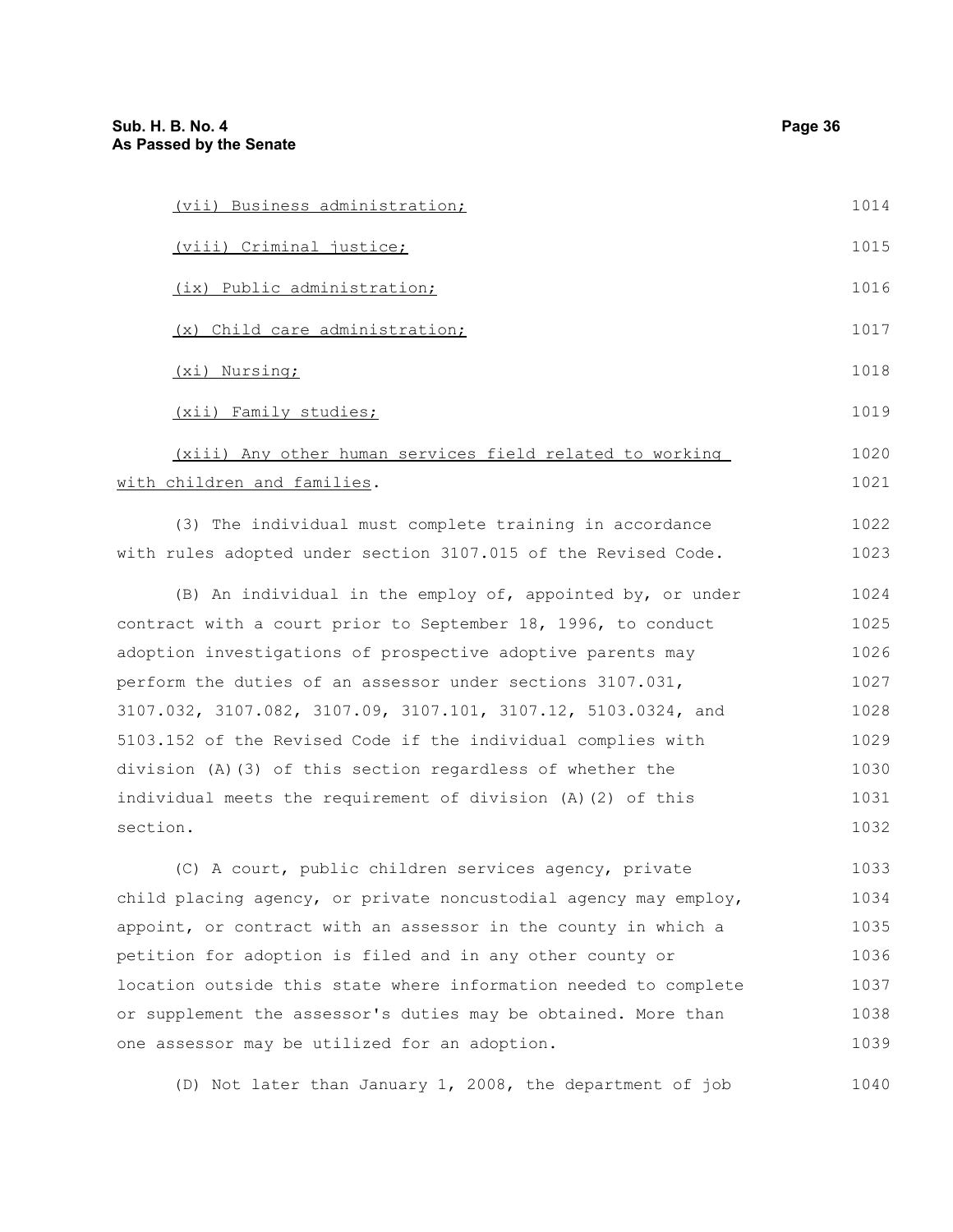## **Sub. H. B. No. 4** Page 37 **As Passed by the Senate**

| and family services shall develop and maintain an assessor       | 1041 |
|------------------------------------------------------------------|------|
| registry. The registry shall list all individuals who are        | 1042 |
| employed, appointed by, or under contract with a court, public   | 1043 |
| children services agency, private child placing agency, or       | 1044 |
| private noncustodial agency and meet the requirements of an      | 1045 |
| assessor as described in this section. A public children         | 1046 |
| services agency, private child placing agency, private           | 1047 |
| noncustodial agency, court, or any other person may contact the  | 1048 |
| department to determine if an individual is listed in the        | 1049 |
| assessor registry. An individual listed in the assessor registry | 1050 |
| shall immediately inform the department when that individual is  | 1051 |
| no longer employed, appointed by, or under contract with a       | 1052 |
| court, public children services agency, private child placing    | 1053 |
| agency, or private noncustodial agency to perform the duties of  | 1054 |
| an assessor as described in this section. The director of job    | 1055 |
| and family services shall adopt rules in accordance with Chapter | 1056 |
| 119. of the Revised Code necessary for the implementation,       | 1057 |
| contents, and maintenance of the registry, and any sanctions     | 1058 |
| related to the provision of information, or the failure to       | 1059 |
| provide information, that is needed for the proper operation of  | 1060 |
| the assessor registry.                                           | 1061 |
| Sec. 5101.89. As used in sections 5101.89 to 5101.899 of         | 1062 |
| the Revised Code:                                                | 1063 |
| (A) "Youth" means a person who is any of the following:          | 1064 |
| (1) Less than eighteen years of age;                             | 1065 |
| (2) An emancipated young adult;                                  | 1066 |
| (3) Is in the temporary or permanent custody of a public         | 1067 |
| children services agency, a planned permanent living             | 1068 |
| arrangement, or in the Title-IV-E-eligible care and placement    | 1069 |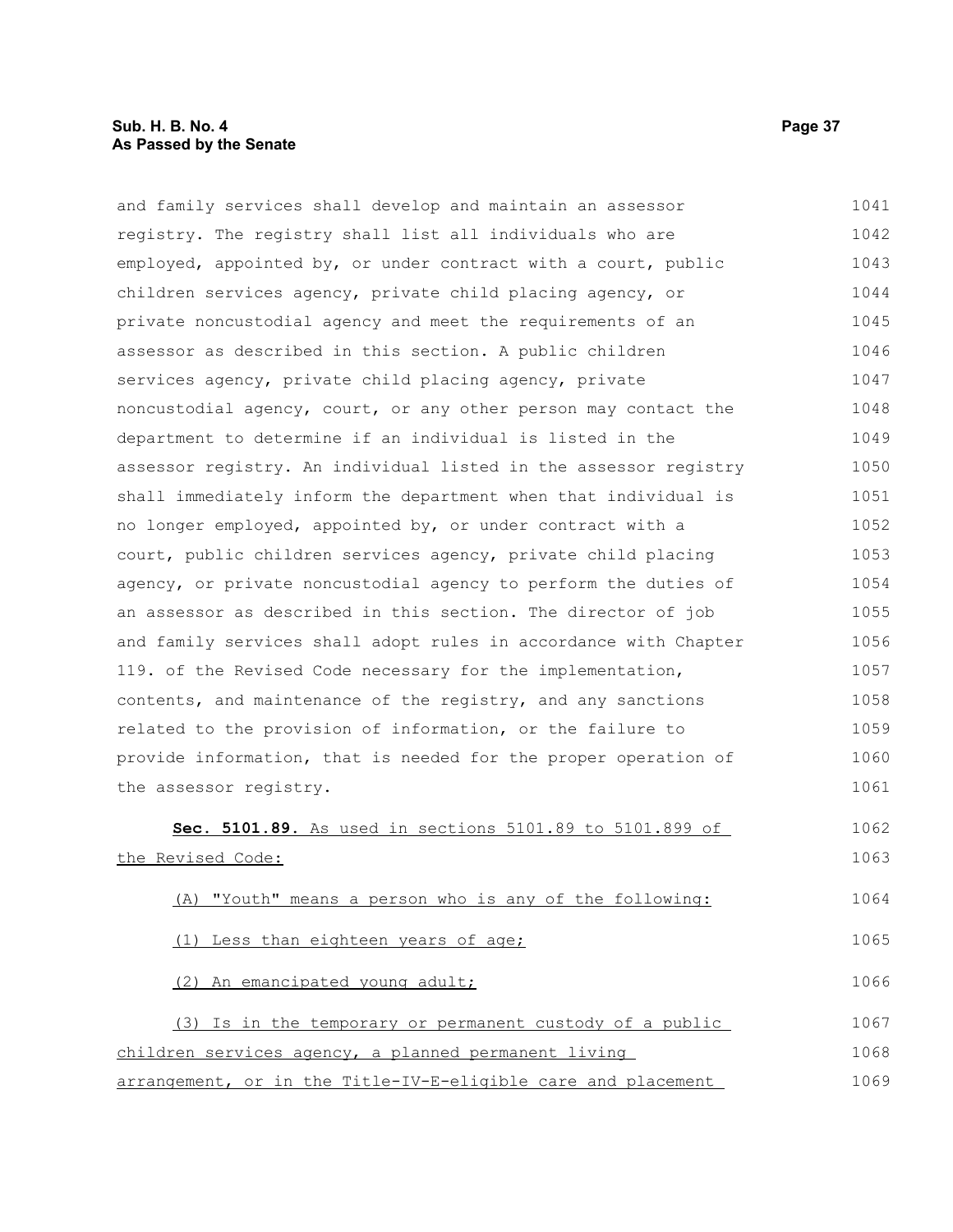| responsibility of a juvenile court or other governmental agency  | 1070 |
|------------------------------------------------------------------|------|
| that provides Title IV-E reimbursable placement services.        | 1071 |
| (B) "Emancipated young adult" has the same meaning as in         | 1072 |
| section 5101.141 of the Revised Code.                            | 1073 |
| Sec. 5101.891. (A) There is created a youth and family           | 1074 |
| ombudsman office under the department of job and family services | 1075 |
| consisting of the following:                                     | 1076 |
| (1) A family ombudsman, who shall be appointed by the            | 1077 |
| governor, to investigate complaints made by adults;              | 1078 |
| (2) A youth ombudsman, who shall be appointed by the             | 1079 |
| governor with advice from the overcoming hurdles in Ohio youth   | 1080 |
| advisory board, to investigate complaints made by youth and to   | 1081 |
| advocate for the best interests of children involved in concerns | 1082 |
| investigated by the office;                                      | 1083 |
| (3) Not fewer than two regional ombudsmen;                       | 1084 |
| (4) Any necessary support staff.                                 | 1085 |
| (B) The office shall investigate and resolve concerns made       | 1086 |
| by or on behalf of children and families involved with public    | 1087 |
| children services agencies, Title IV-E agencies, or private      | 1088 |
| provider agencies that administer or oversee foster care or      | 1089 |
| placement services for the children services system. The office  | 1090 |
| shall ensure the independent and impartial review of youth,      | 1091 |
| family, and community complaints or concerns.                    | 1092 |
| Sec. 5101.892. The youth and family ombudsman office shall       | 1093 |
| perform all of the following duties:                             | 1094 |
| (A) Receive, investigate, and attempt to resolve                 | 1095 |
| complaints from citizens, including children in the custody of a | 1096 |
| public children services agency or in the care and placement of  | 1097 |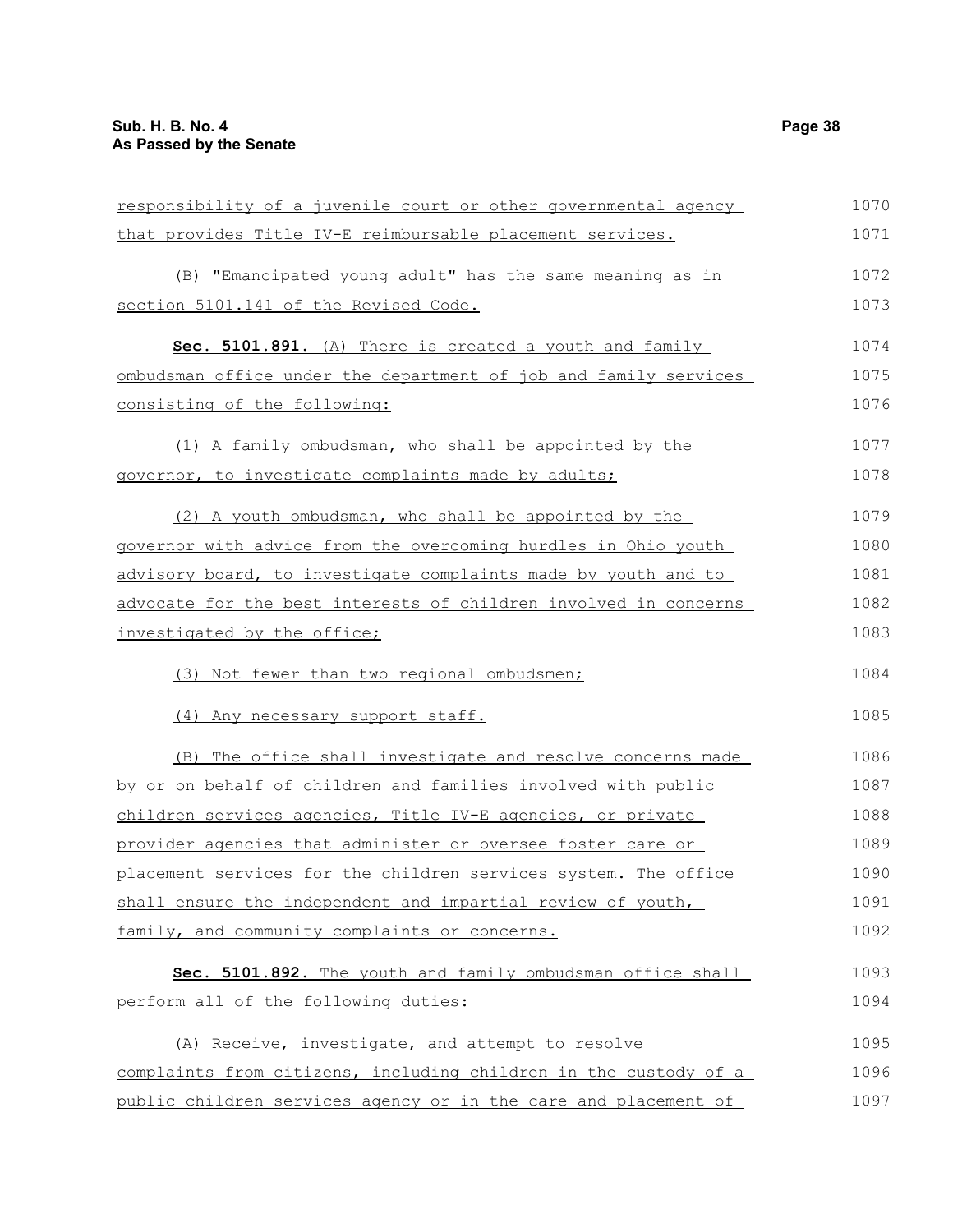| a Title IV-E agency, related to government services regarding    | 1098 |
|------------------------------------------------------------------|------|
| child protective services, foster care, and adoption;            | 1099 |
| (B) Establish procedures for receiving and resolving             | 1100 |
| complaints, consistent with state and federal law;               | 1101 |
| (C) Provide an annual report to the governor, speaker of         | 1102 |
| the house of representatives, president of the senate, minority  | 1103 |
| leadership of the house of representatives and senate, the       | 1104 |
| director of job and family services, and representatives of the  | 1105 |
| overcoming hurdles in Ohio youth advisory board.                 | 1106 |
| Sec. 5101.893. Not later than sixty days after release of        | 1107 |
| the annual report described under section 5101.892 of the        | 1108 |
| Revised Code, the overcoming hurdles in Ohio youth advisory      | 1109 |
| board shall provide an evaluation of the report to the governor  | 1110 |
| and the youth ombudsman of the youth and family ombudsman        | 1111 |
| office.                                                          | 1112 |
| Sec. 5101.894. To the extent permitted by state or federal       | 1113 |
| law, a representative of the youth and family ombudsman office   | 1114 |
| may report to an appropriate authority any suspected violation   | 1115 |
| of state law discovered during the course of a complaint review. | 1116 |
| Sec. 5101.895. The department of job and family services         | 1117 |
| shall be responsible for all administrative undertakings for the | 1118 |
| youth and family ombudsman office, including the provision of    | 1119 |
| offices, equipment, and supplies, as necessary.                  | 1120 |
| Sec. 5101.897. (A) No employee of the youth and family           | 1121 |
| ombudsman office shall do any of the following:                  | 1122 |
| (1) Hold any office of trust or profit;                          | 1123 |
| (2) Engage in any occupation or business interfering or          | 1124 |
| inconsistent with the duties of the office;                      | 1125 |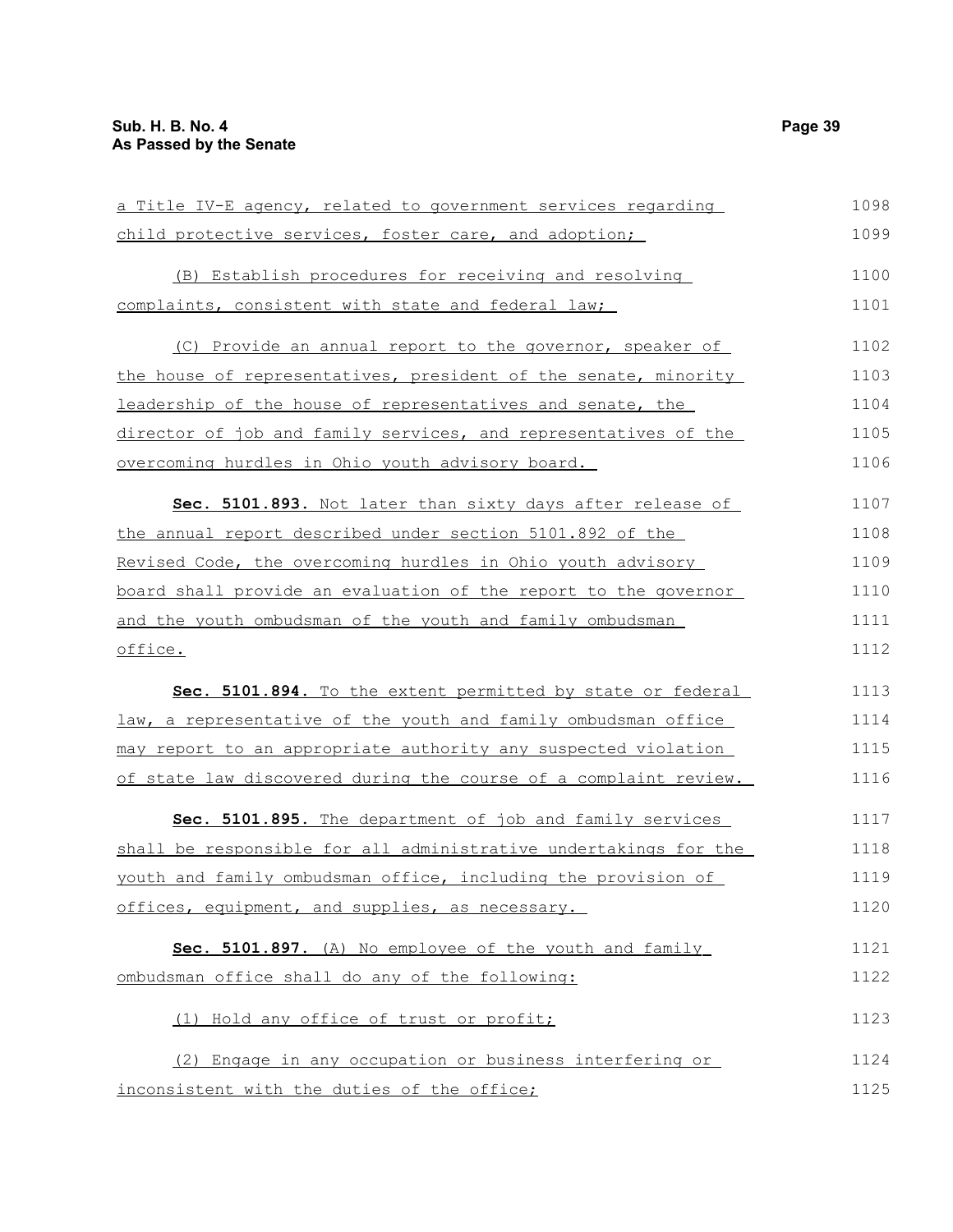| (3) Serve on any committee of any political party;               | 1126 |
|------------------------------------------------------------------|------|
| (4) Have any interest that is, or may be, in conflict with       | 1127 |
| the interests and concerns of the office.                        | 1128 |
| (B) As used in this section, "office of trust or profit"         | 1129 |
| means any of the following:                                      | 1130 |
| (1) A federal or state elective office or an elective            | 1131 |
| office of a political subdivision of the state;                  | 1132 |
| (2) A position on a board or commission of the state that        | 1133 |
| is appointed by the governor;                                    | 1134 |
| (3) An office set forth in section 121.03, 121.04, or            | 1135 |
| 121.05 of the Revised Code;                                      | 1136 |
| (4) An office of the government of the United States that        | 1137 |
| is appointed by the president of the United States.              | 1138 |
| Sec. 5101.899. (A) The youth and family ombudsman office         | 1139 |
| shall have access to only the records of the department of job   | 1140 |
| and family services that are necessary for the administration of | 1141 |
| sections 5101.89 to 5101.899 of the Revised Code and in the      | 1142 |
| performance of its official duties, including any records        | 1143 |
| maintained in the uniform statewide automated child welfare      | 1144 |
| information system under section 5101.13 of the Revised Code.    | 1145 |
| The office has the right to request of the director of job and   | 1146 |
| family services necessary information from any work unit of the  | 1147 |
| department having information. The collection, compilation,      | 1148 |
| analysis, and dissemination of information by the office shall   | 1149 |
| be performed in a manner that protects complainants, individuals | 1150 |
| providing information about a complaint, public entities, and    | 1151 |
| confidential records.                                            | 1152 |
|                                                                  |      |

(B) The office shall have access to any necessary records 1153